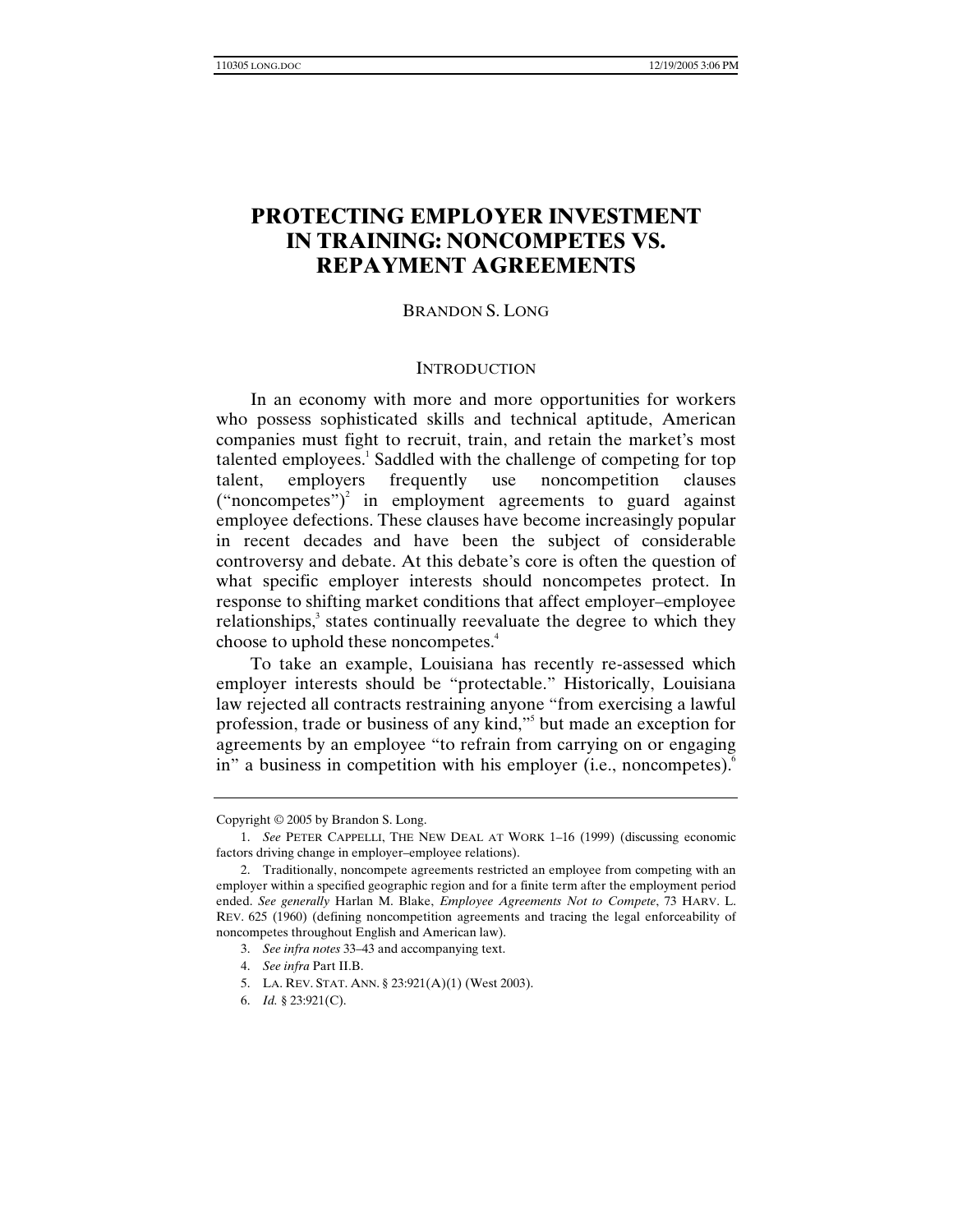In 2001, in its controversial *Swat 24*<sup>7</sup> decision, the Louisiana Supreme Court interpreted this exception narrowly, holding that a noncompete will be unenforceable if it restricts an employee from working for a business competitor.<sup>8</sup> In contrast, the court agreed to uphold noncompetes that prevent an employee from starting his own business.<sup>9</sup> Thus, under *Swat 24*, companies could not restrict an employee from working for an existing competitor but could prevent an employee from opening a shop across the street.<sup>10</sup> This ruling left Louisiana employers with much less protection against their loss of investment in employees. In dissent, Justice Chet Traylor mentioned this concern, arguing that without broader enforcement of noncompetes "employers can not [sic] afford to invest optimally in product development or in their employees."<sup>11</sup>

In reaction to this holding, the Louisiana legislature statutorily overruled *Swat 24* in June 2003. To do so, it enacted a provision that permitted enforceability of noncompetes against employees who are "employed by a competing business, regardless of whether or not that person is an owner or equity interest holder of that competing business  $\dots$ <sup>212</sup> In other words, the enforceability of noncompetes was expanded to allow restrictions both from working as an employee of a competing business and from opening one's own business.<sup>13</sup>

 <sup>7.</sup> Swat 24 Shreveport Bossier, Inc. v. Bond, 808 So.2d 294 (La. 2001).

<sup>8.</sup> *See* Jennifer A. Faroldi, *What's Still Brewing in the 2003 Legislative Session?*, LA. EMP. L. LETTER, June 2003, at 4 ("[Y]ou currently can't prevent former employees from working for a competing business.").

<sup>9.</sup> *Swat 24*, 808 So.2d at 296. The facts of the case are fairly straightforward. The employee had been promoted by the employer, a construction company, to the position of production manager, a status that required him to sign a noncompete agreement. The noncompete agreement had stipulated that the employee would not "serve as an officer, employee, director, agent or consultant of any business, which is in direct or indirect competition with" the employer. *Id.* at 296–97. In striking down this contract, the court examined the legislative records behind section 23:921 and concluded that the statute's legislative intent demanded that the exception in subsection (C) only applied to employees who establish their own competing businesses, not to employees who chose to work for already-existing competitors. *Id.* at 302–07.

<sup>10.</sup> *Id.* 

<sup>11.</sup> *Id.* at 313 (Traylor, J., dissenting).

 <sup>12. 2003</sup> La. Sess. Law Serv. 428 (West).

 <sup>13.</sup> This tension between the legislature and the courts is common in the area of noncompete law. In the late 1980s and early 1990s, the state of Texas endured a similar conflict. The Texas Supreme Court had interpreted the state's noncompete statute narrowly, refusing to enforce noncompetes against at-will employees. The Texas legislature followed this decision with a law specifically including at-will employees under the purview of the noncompete statute. For a detailed description of this conflict, see Katherine V.W. Stone, *Knowledge at Work:*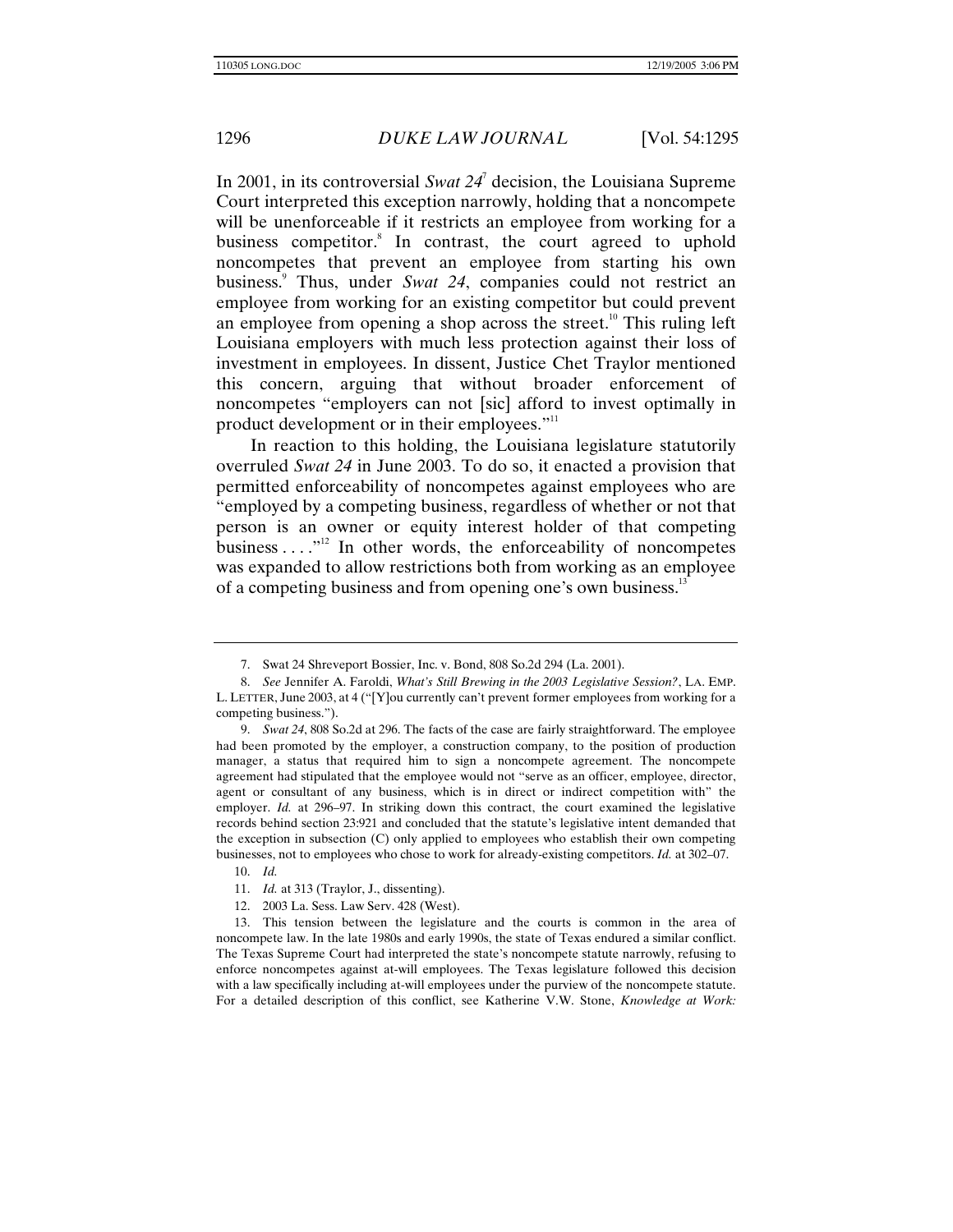In the Louisiana House of Representatives debates regarding this provision, a number of arguments were made in support of the bill.<sup>14</sup> House Representative Jack Smith justified broader enforceability of noncompetes by cautioning against the risk of an unrestricted employee sharing trade secrets and customer lists.<sup>15</sup> A number of representatives also expressed concern that employer investment in employee training might be squandered if companies could not enforce noncompetes.<sup>16</sup> Thus, they argued, Louisiana law should be expanded to allow businesses to protect investment in employee training through the enforcement of noncompete agreements.<sup>17</sup> This desire to protect employer investment in training marks a considerable departure from the current law in many states.<sup>18</sup>

Louisiana is correct in recognizing the importance of protecting an employer's investment in training. Yet, this Note argues that using a per se enforceability standard for traditional noncompetes to effect this goal limits employees' post-employment job prospects disproportionately compared to what employers need to protect their training investment. In contrast to traditional noncompetes, repayment agreements offer a sensible alternative whereby an employer's level of protection moves in lockstep with the cost of, and value derived from, the training. That is, repayment agreements more closely approximate the degree of protection required to encourage employer investment in training.

Part I of this Note discusses the increased importance of training investment in today's workforce and the need for judicial protection of that investment. Part II traces both the policy arguments supporting and condemning noncompetition agreements and the tests courts commonly use to evaluate enforceability. Part III.A analyzes training investment in the context of traditional noncompete

16. *Id.* 

*Disputes over the Ownership of Human Capital in the Changing Workplace*, 34 CONN. L. REV. 721, 744–46 (2002).

 <sup>14.</sup> La. House Chamber Proceedings Day 20, Discussion of House Bill 1770 (May 7, 2003) (statement of Rep. Jack Smith), *available at* http://house.louisiana.gov/rmarchive/2003/ May2003.htm.

<sup>15.</sup> *Id.* 

<sup>17.</sup> *See id.* ("Look at the company. They're going to make an investment in that individual, they're going to give him an education, they're going to train him . . . and all they want in return is 'don't compete against me for two years' . . . . I think it's a fair trade.").

<sup>18.</sup> *See infra* Part III.A.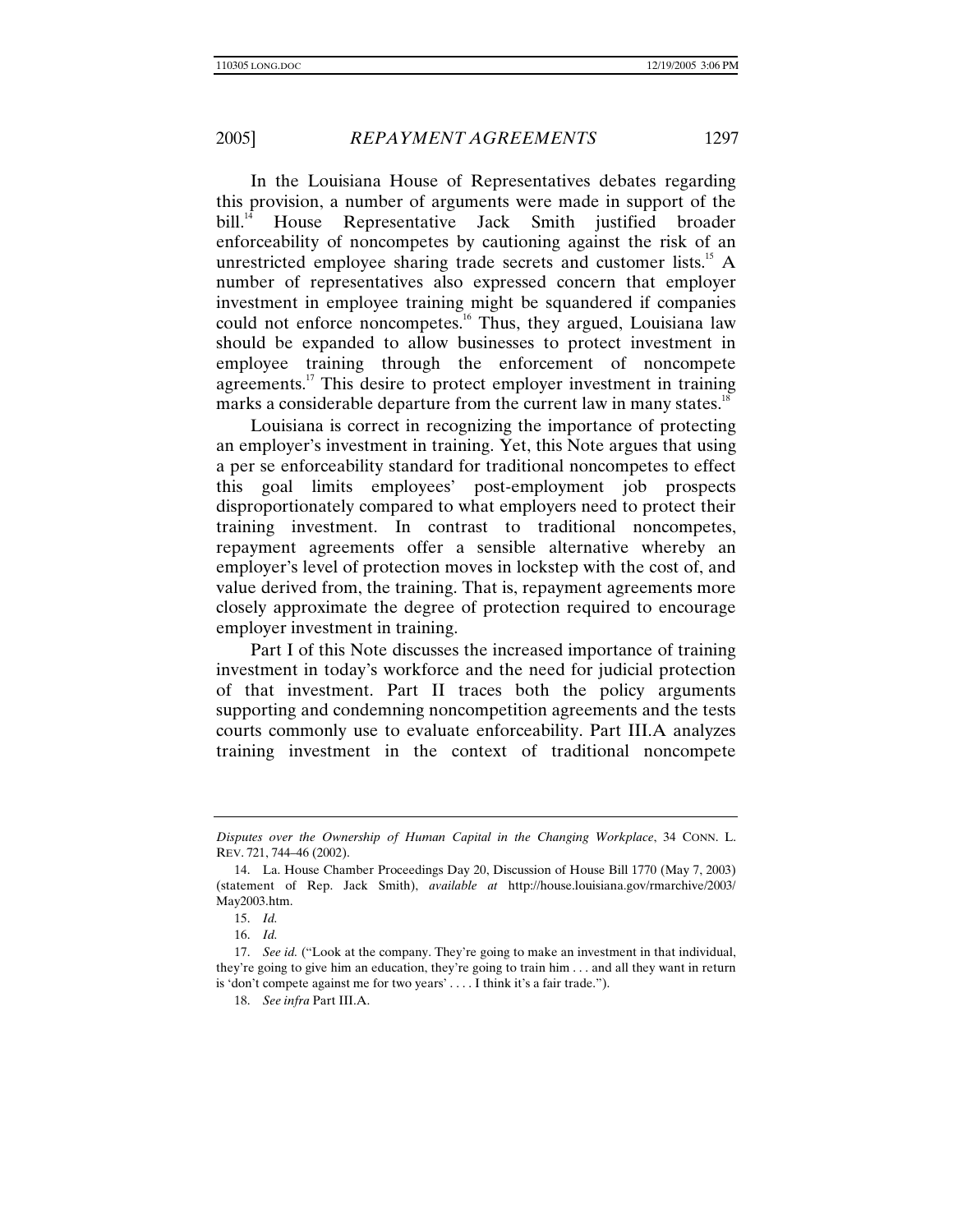agreements, and Part III.B argues that repayment agreements are a more sensible alternative to traditional noncompetes.

## I. TRAINING INVESTMENT IN TODAY'S ECONOMY

In the American workplace, investment in training is essential if businesses hope to keep pace with competition. According to Department of Labor research on the changing dynamics of the U.S. job market, $\frac{19}{12}$  technological improvements continue to transform the American workplace in dramatic fashion.<sup>20</sup> Employers are constantly looking for more efficient ways to manage their businesses as technology and speed become critical to business success. $21$  As a result, companies demand employees that are equipped to contribute meaningfully in a fast-paced business setting.<sup>22</sup> With technological innovation accelerating in the twenty-first century, jobs will require more sophisticated workers; "[t]he demand for 'knowledge' workers across a wide spectrum of occupations is forecasted to increase."<sup>23</sup> Economic innovation will affect all jobs; certain technology-related jobs, namely computer software and support specialists, network systems analysts, and database administrators, will become more abundant during the twenty-first century and will be especially affected. $^{24}$ 

21. *Id.* 

<sup>19.</sup> *See generally* U.S. Dep't of Labor, Strategic Plan FY 2003–FY 2008 (2003) [hereinafter U.S. Dep't of Labor Plan] (describing the changing American workforce and the Department's goals for improving labor conditions), *available at* http://www.dol.gov/\_sec/ stratplan/main.htm.

<sup>20.</sup> *See* U.S. Dep't of Labor, Report on the American Workforce 5 (2001) [hereinafter U.S. Dep't of Labor Report] (describing the twentieth-century innovations that have transformed the American workplace, including "[c]ommunication devices, measuring devices, computer controlled equipment, [and] the x-ray"), *available at* http://www.bls.gov/opub/rtaw/ rtawhome.htm.

<sup>22.</sup> *See id.* at 6 (providing that men and women with college degrees earn almost two-thirds percent more than those with only high school degrees). This study also reports that in the year 2000 the unemployment rate for individuals with only a high school degree approached 4 percent, whereas the rate for college graduates approximated only 1.5 percent. *Id.* at 193.

 <sup>23.</sup> U.S. Dep't of Labor Plan, *supra* note 19, at 3; *see also* U.S. Dep't of Labor Report, *supra* note 20, at 3 ("Over the course of the 20th century, the composition of the labor force shifted from industries dominated by primary production occupations, such as farmers and foresters, to those dominated by professional, technical, and service workers.").

 <sup>24.</sup> U.S. Dep't of Labor Plan, *supra* note 19, at 4.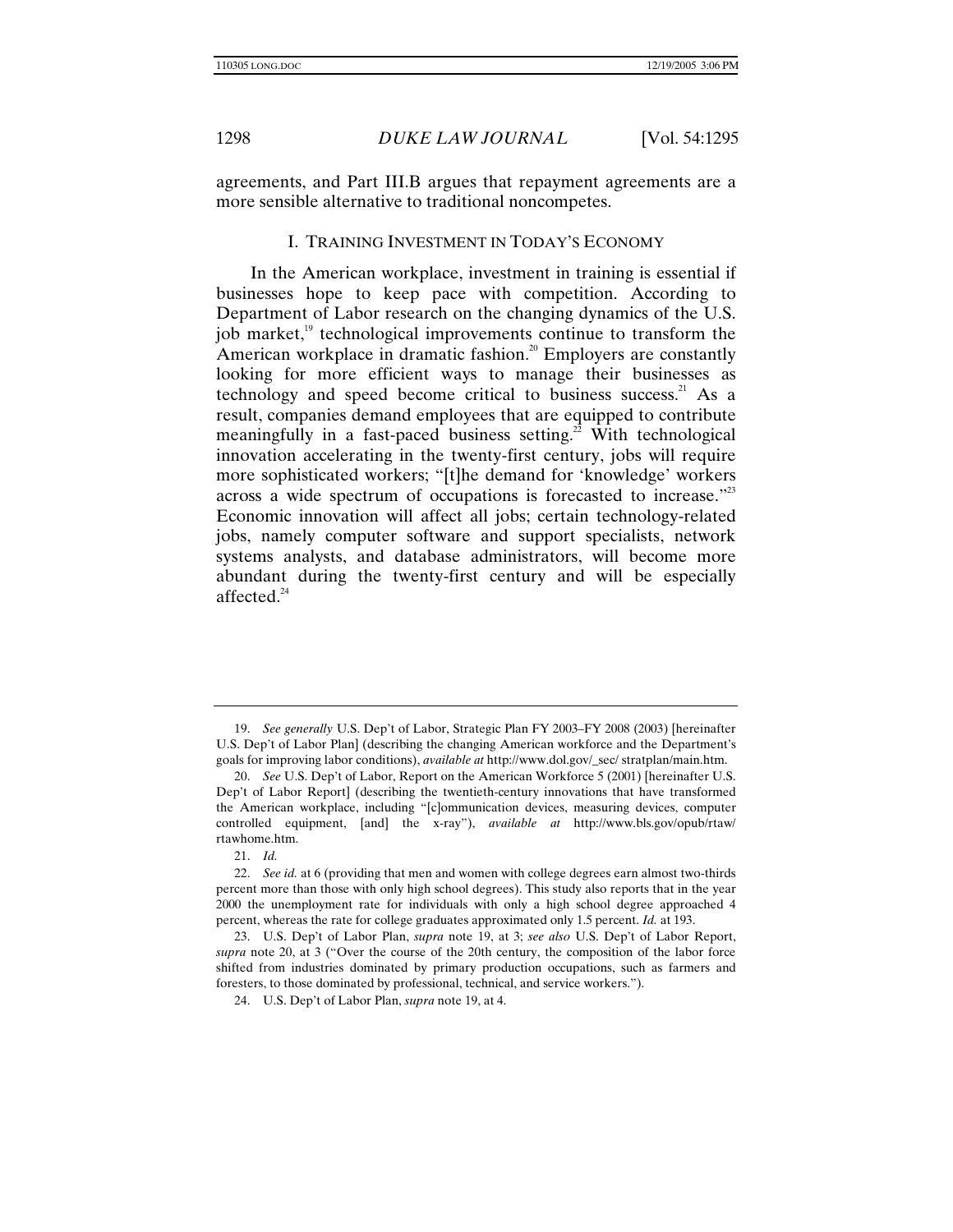Just as the need for technology-savvy employees grows, so does the need for formal job training.<sup>25</sup> Few would deny that the twentieth century saw "[e]ducation play[] an important role in the advancement of the individual worker, the workforce, and the economy."26 Employees rely on training opportunities as incentives for choosing a particular line of work or a particular employer.<sup>27</sup> According to one study, 30 percent of those surveyed claimed that training opportunities were an "extremely important" factor in choosing their careers.28 Likewise, many large professional services firms advertise their training opportunities to help recruit top talent.<sup>29</sup> Just by visiting a company's Web site, one can discover the vast array of educational courses available to its employees. One law firm, King & Spalding, boasts "K&S University," a formal educational curriculum designed to offer attorneys professional development opportunities at all stages of their careers.30 Broadly speaking, employees recognize that education leads to marketability, marketability leads to professional advancement, and professional advancement leads to personal satisfaction.

With training becoming a necessity for anyone looking to succeed in today's workforce, how does one become trained? More specifically, who should pay for this training? Obviously, formal education plays a major role in helping individuals develop skills that

 28. CAPPELLI, *supra* note 1, at 24. The same study found that 47 percent of workers characterize their interest in professional development as "important." *Id.* 

<sup>25.</sup> *See id.* at 3 ("Increasingly, the majority of jobs will need workers who have acquired knowledge and skills via two-year colleges, vocational training, moderate to long-term on-thejob training, and real world experience.").

 <sup>26.</sup> U.S. Dep't of Labor Report, *supra* note 20, at 6. *See also* U.S. Dep't of Labor Plan, *supra* note 19, at 41 ("Knowledge workers now account for a third of the American workforce, outnumbering factory workers by two to one.").

<sup>27.</sup> *See* Stone, *supra* note 13, at 722 ("Employees see the growth of their human capital and the enhancement of their labor market opportunities as one of the benefits of the job. Jobs are often evaluated and selected on the basis of whether and how much opportunity for learning and skill enhancement are provided.").

 <sup>29.</sup> Many company Web sites, and especially those of professional service firms, tout their emphasis on employee training to help attract talented workers. *See, e*.*g*., AIG, Career Development, *at* http://www.aig.com/careers/about\_dev\_frameset.htm (last visited June 19, 2005) (on file with the *Duke Law Journal*); Bank of America, Team Bank of America, *at* http:// www.bankofamerica.com/teambank/index.cfm?template=tb\_leaddev (last visited June 19, 2005) (on file with the *Duke Law Journal*); McKinsey & Company, Broaden Your Career Options, *at*  http://www.mckinsey.com/aboutus/careers/undergraduates/broadencareeroptions/index.asp (last visited June 19, 2005) (on file with the *Duke Law Journal*).

 <sup>30.</sup> King & Spalding LLP, K&S University, *at* http://www.kslaw.com/training/training.asp (last visited June 19, 2005) (on file with the *Duke Law Journal*).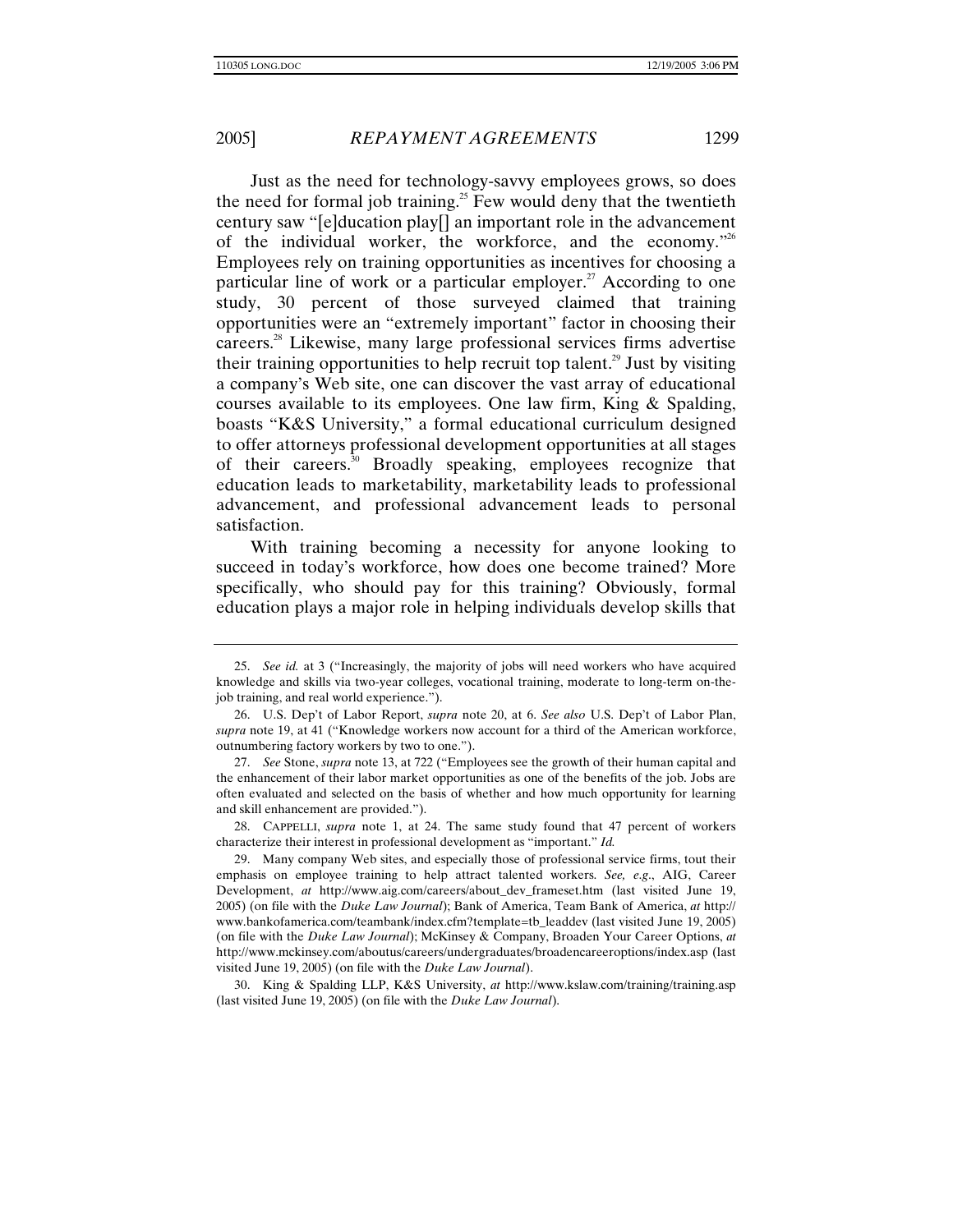will translate into success throughout their careers. Universities, community colleges, and vocational schools, all typically paid for by the employee/worker, provide a foundation of necessary occupational competencies. Government programs also help support the cultivation of the American workforce. $31$  Welfare programs and subsidies created through legislation such as the Workforce Investment  $Act^{32}$  allocate government dollars to assist primarily lowincome workers in attaining the job skills required to compete in today's workplace.

Most often, however, American companies accept the burden of educating their own employees.<sup>33</sup> This arrangement seems to work well for both employee and employer. Few employees would disagree that formal education provides the framework within which one builds the expertise necessary to sustain a living. Marketable professional skills, such as how to interpret a company balance sheet or how to weld together two pieces of iron, can be taught and understood in the classroom; often, however, an employee's skills will fully flourish only within their professional context.<sup> $34$ </sup> As Aristotle stated: "For the things which we have to learn before we can do them, we learn by doing."<sup>35</sup> Further, from an employer's perspective, a business will often not realize the full value of an employee until she learns the employer's methods, techniques, and systems. In those situations, formal training is only a jumping-off point. On-the-job

29 U.S.C. § 2811 (2000).

 34. Daron Acemoglu & Jörn-Steffen Pischke, *Beyond Becker: Training in Imperfect Labor Markets*, 109 ECON. J. 112 (Feb. 1999) (noting the advantages of investment in workplace training instead of general education, because on-the-job training allows employers to target specific skill sets required to keep the business on pace with technological progress).

35. ARISTOTLE, NICOMACHEAN ETHICS 34 (Martin Ostwald trans., 1962).

<sup>31.</sup> *See, e*.*g*., Workforce Investment Act of 1998, Pub. L. No. 105-220, 112 Stat. 936 (codified in scattered sections of 20 U.S.C. and 29 U.S.C.).

<sup>32.</sup> *Id.* In its statement of purpose, the Workforce Investment Act proclaims the following: The purpose of this subchapter is to provide workforce investment activities, through statewide and local workforce investment systems, that increase the employment, retention, and earnings of participants, and increase occupational skill attainment by participants, and, as a result, improve the quality of the workforce, reduce welfare dependency, and enhance the productivity and competitiveness of the Nation.

 <sup>33.</sup> Gary Becker argues that employer investment in training is, in actuality, an employee investment, since the employee presumably agrees to a lower salary in payment for the acquired skills. GARY S. BECKER, HUMAN CAPITAL: A THEORETICAL AND EMPIRICAL ANALYSIS, WITH SPECIAL REFERENCE TO EDUCATION 33–51 (3d ed. 1993) (discussing specific and general training of employees by their employers).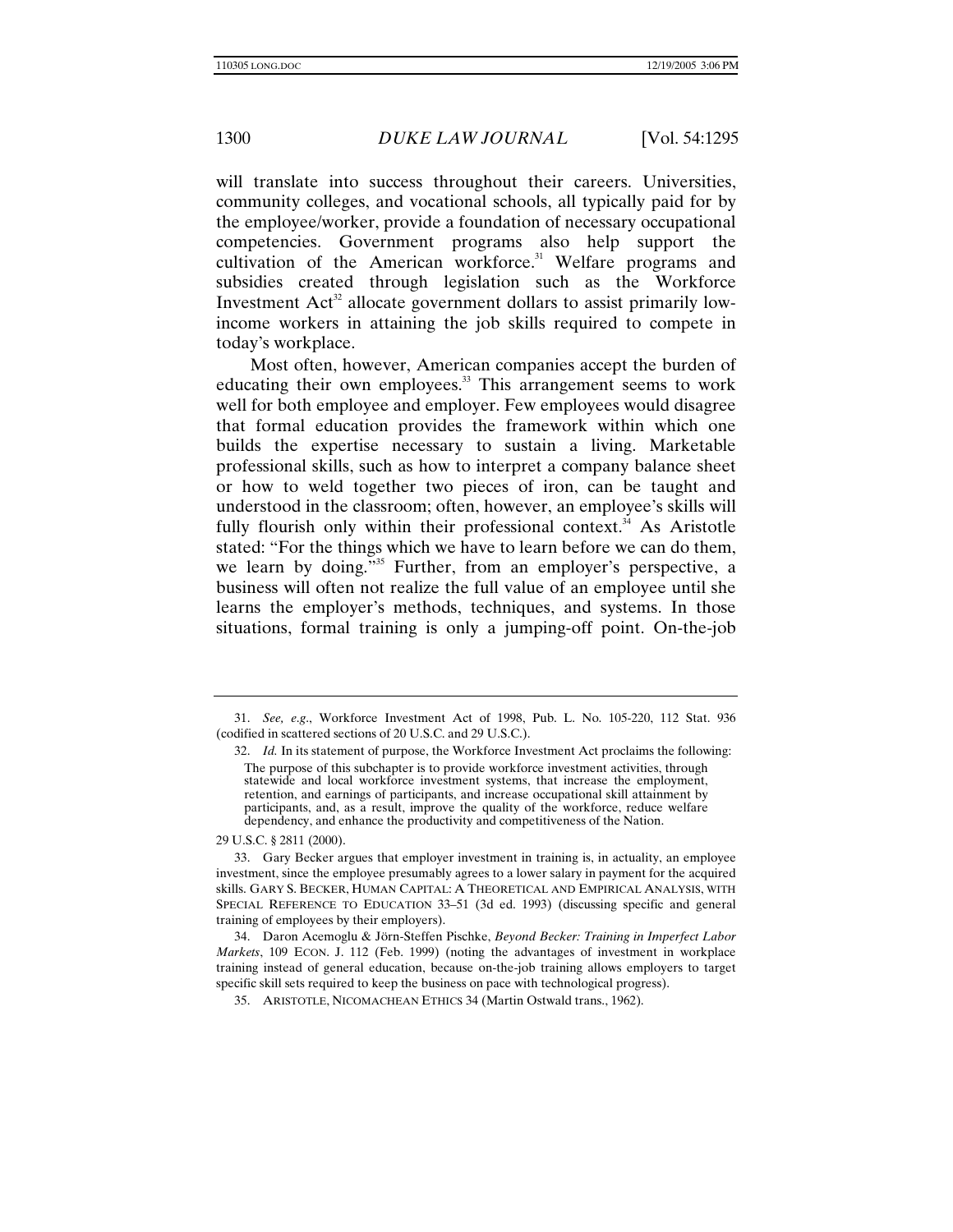training furthers education by merging classroom study with realworld experience.

Employer investment in such training can take many forms: proprietary training curricula built by the employer specifically for its employees, funding commitments for employees to attend classes taught by a third party, and informal apprenticeship programs are examples of a few of the more common methods. $36$  To meet the financial demands of training and retaining an adequate workforce, an employer must allocate an enormous portion of its annual budget to employee development. According to one report, American companies spend more money on education than do all the public school systems in the United States.<sup>37</sup>

Further, once an employer has paid for training, an employee forever retains monopoly power over his skills, which can be used to obtain additional compensation from competing businesses.<sup>38</sup> Much like any other investment, employers will invest in training only if they can recoup that investment by exploiting the skills of those who receive the training.<sup>39</sup> In that sense, human capital is indistinct from nonhuman capital: employers "weigh the costs of investments made in worker skills against the stream of benefits they expect from having more skilled employees."<sup>40</sup> If the costs of investment are enlarged by the risk that an employee can receive the training without any contract or commitment to remain with the employer long enough to provide an investment return, an employer's incentive to invest optimally in training diminishes.<sup>41</sup> This risk is heightened if an

 <sup>36.</sup> In-house training has become less common as companies struggle to assess what skills are required in an ever-changing economy. CAPPELLI, *supra* note 1, at 198–220. Rather, as new degree-specific schools like the University of Phoenix grow in popularity, employers find it more cost effective to outsource training to third parties. In those cases, employers might pay for training in a specific discipline with hopes of building a narrower knowledge base within the company. By Cappelli's account, 72 percent of the University of Phoenix's tuition revenue is derived from employers subsidizing their employees' schooling. *Id.* at 209.

 <sup>37.</sup> David Lange, Guest Commentary, *Training Programs Should Be Seen as Investment, Not Expense*, NASHVILLE BUS. J., Sept. 15, 2003, *available at* http://www.bizjournals.com/ nashville/stories/2003/09/15/smallb5.html?t=printable.

<sup>38.</sup> *See* Stewart E. Sterk, *Restraints on Alienation of Human Capital*, 79 VA. L. REV. 383, 392–93 (1993) (discussing the risk of employer investment in training if long-term employment contracts are not upheld).

 <sup>39.</sup> CAPPELLI, *supra* note 1, at 46.

<sup>40.</sup> *Id.* 

 <sup>41.</sup> The growing number of opportunities awaiting those who choose to leave their employer after being trained exacerbates this problem. *See id.* at 182–87 (providing examples of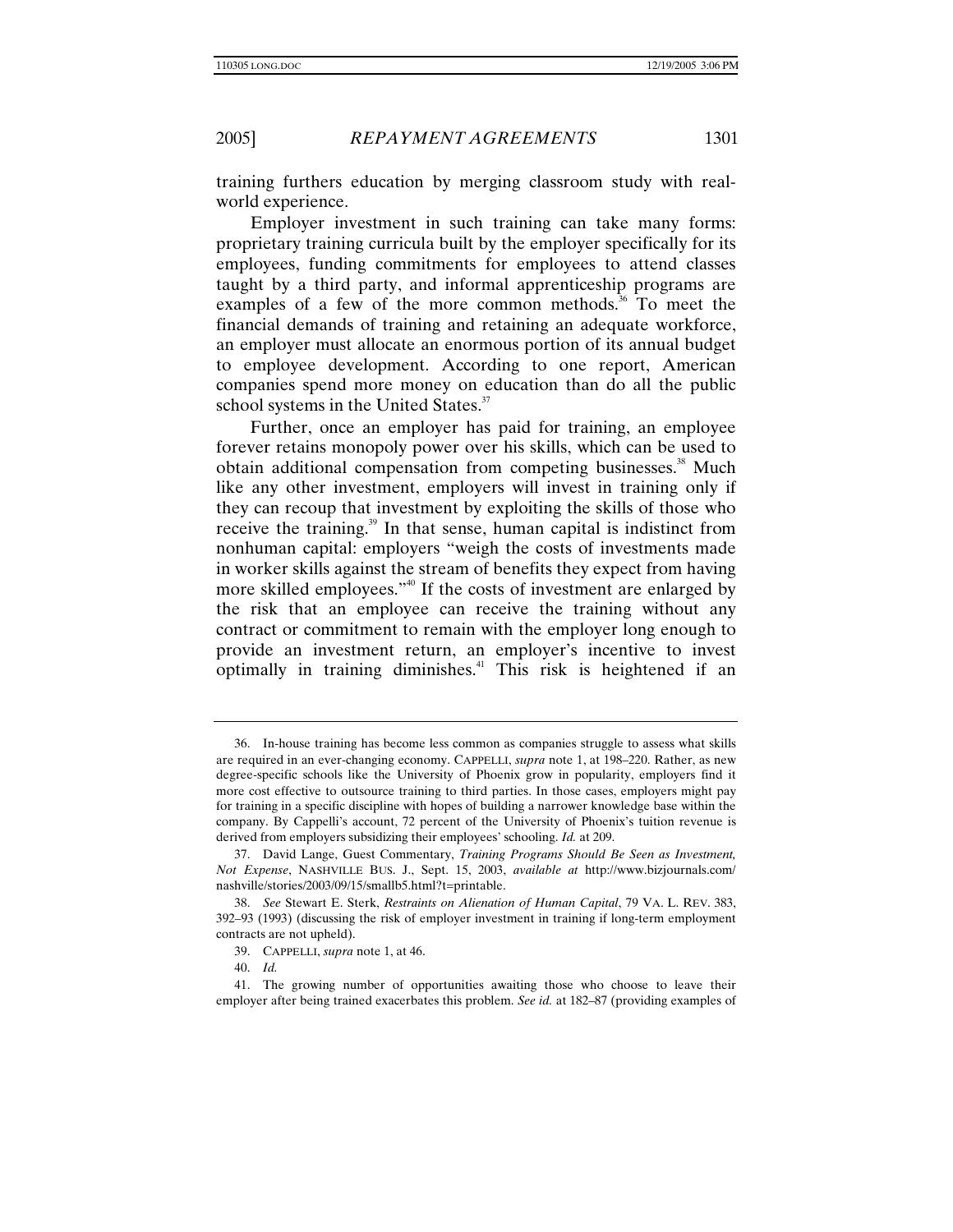employee has the opportunity not only to leave with skills that the employer subsidized, but also to use those skills against the employer by working for a competitor business. $42$ 

Other rationales also support the need to protect investment in training. A lack of protection against employee mobility acts as a "double hit" to the employer, which not only loses its monetary investment in developing the employee's skill set but also sacrifices potential market advantage to the competitor who is able to enlist the recently departed employee.<sup>43</sup> Making matters worse is that the loss of trained employees leaves the employer with no residual interest, unlike many traditional forms of business investment. The free-rider principle provides an additional rationale: if the employer has no way to protect its investment, competitors reluctant to invest in training can recruit well-trained employees without having to assume the cost of the training.

Thus, employers seeking to recruit top talent and stay competitive within today's workforce have a significant interest in protecting their investments in training. As discussed in Part III, traditional noncompetes are an ineffective means of doing so, and better alternatives, such as repayment agreements, exist. But to appreciate these alternatives, one must first understand the traditional rationales for noncompetes, the current state of noncompete law, and how regularly courts have enforced noncompetes to protect an employer's training investment.

### II. NONCOMPETE AGREEMENTS

### *A. Public Policy Rationales*

Numerous public policy considerations have led to divergent opinions regarding the degree to which a noncompete clause between an employer and an employee should be upheld. For instance, some courts have found that freedom of contract principles support

the widespread use of "golden handcuffs" and signing bonuses as methods of poaching top talent away from competing businesses).

<sup>42.</sup> *See* Rachel S. Arnow-Richman, *Bargaining for Loyalty in the Information Age: A Reconsideration of the Role of Substantive Fairness in Enforcing Employee Noncompetes*, 80 OR. L. REV. 1163, 1203–04 (2001) ("[D]espite the strategic importance of cultivating internal talent, employers may not make such investments for fear that their efforts will merely aid the competition.").

<sup>43.</sup> *Id.*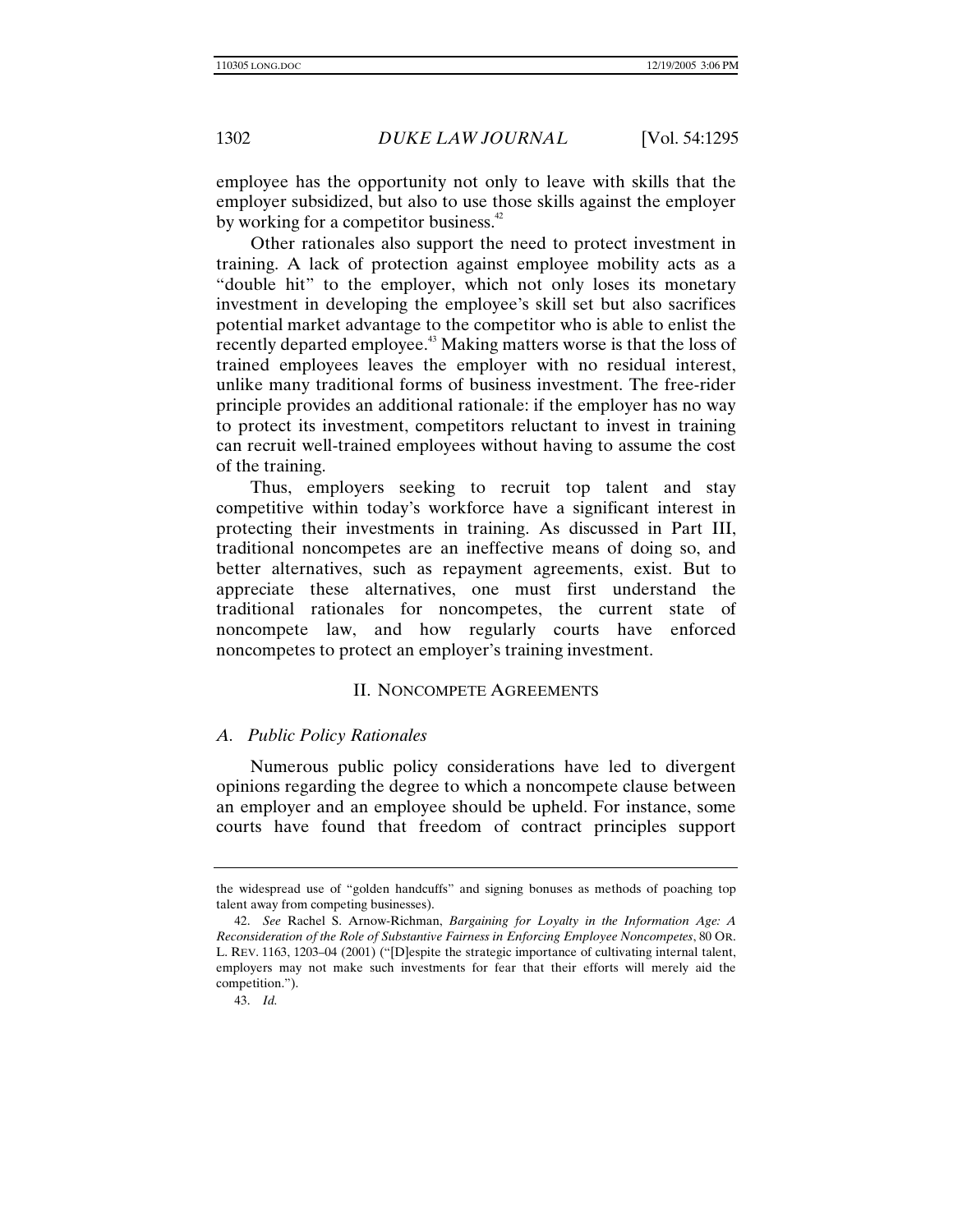enforcing all contracts made between competent parties, so long as those contracts are neither illegal nor unconscionable.<sup>44</sup> Noncompete agreements between employer and employee, it has been argued, fall under this general rule.<sup>45</sup> Noncompete advocates also argue that restrictions are necessary to subvert attempts by rogue employees to poach trade secrets and customer lists, which could be used to gain advantage over former employers.<sup>46</sup> This seems to follow naturally from the contention that an employer reserves a right to protect investment in its own business.<sup>47</sup>

If noncompetes are not enforced, employers will lack the incentive to spend money creating trade secrets and customer lists.<sup>48</sup> Such investment furthers business goals, creates competition, and contributes to the overall welfare of the economy. Some proponents of strict enforcement go even further and argue that an employer should have a right to use noncompetes to protect any investment in its business, including employee training.<sup>49</sup> Recognizing the significant outlay in training costs, those proponents support the protection of training investment should the beneficiary of the training terminate employment. $50$ 

45. *See* Stone, *supra* note 13, at 740 ("When an employment relationship includes a covenant not to compete . . . it is reasonable to assume that the employee has consented to restrictions on his or her post-employment activities. Accordingly, there is a strong argument for courts to enforce the covenant . . . .").

<sup>44.</sup> *See, e*.*g*., UniCredito Italiano SPA v. JPMorgan Chase Bank, 288 F. Supp. 2d 485, 499 (S.D.N.Y. 2003) ("Sophisticated parties . . . are held to the terms of their contracts."); Wiard v. Liberty Northwest Ins. Corp., 79 P.3d 281, 285 (Mont. 2003) ("[T]he parties to a contract may agree to anything that is not illegal, criminal, or immoral . . . ."). *But see* Maureen B. Callahan, Comment, *Post-Employment Restraint Agreements: A Reassessment*, 52 U. CHI. L. REV. 703, 704 (1985) (suggesting that although American law generally upholds agreements arrived at by competent parties, post-employment restraints do not share this presumption of validity).

<sup>46.</sup> *See, e*.*g*., Water Servs., Inc. v. Tesco Chems., Inc., 410 F.2d 163, 170 (5th Cir. 1969) ("Although covenants not to compete are proper to protect trade secrets they may also be valid simply to prevent a former employee's using his expertise against his former employer."); *see also* Blake, *supra* note 2, at 627 ("From the point of view of the employer, postemployment restraints are regarded as perhaps the only effective method of preventing unscrupulous competitors or employees from appropriating valuable trade information and customer relationships for their own benefit.").

<sup>47.</sup> *See* Arnow-Richman, *supra* note 42, at 1170 ("[N]oncompetes can be seen as legal tools necessary to preserve key business interests and relationships.").

<sup>48.</sup> *See* Blake, *supra* note 2, at 627 (suggesting that employers might require covenants to protect investment in research and development).

<sup>49.</sup> *See infra* Part III.A.

<sup>50.</sup> *See infra* Part III.A.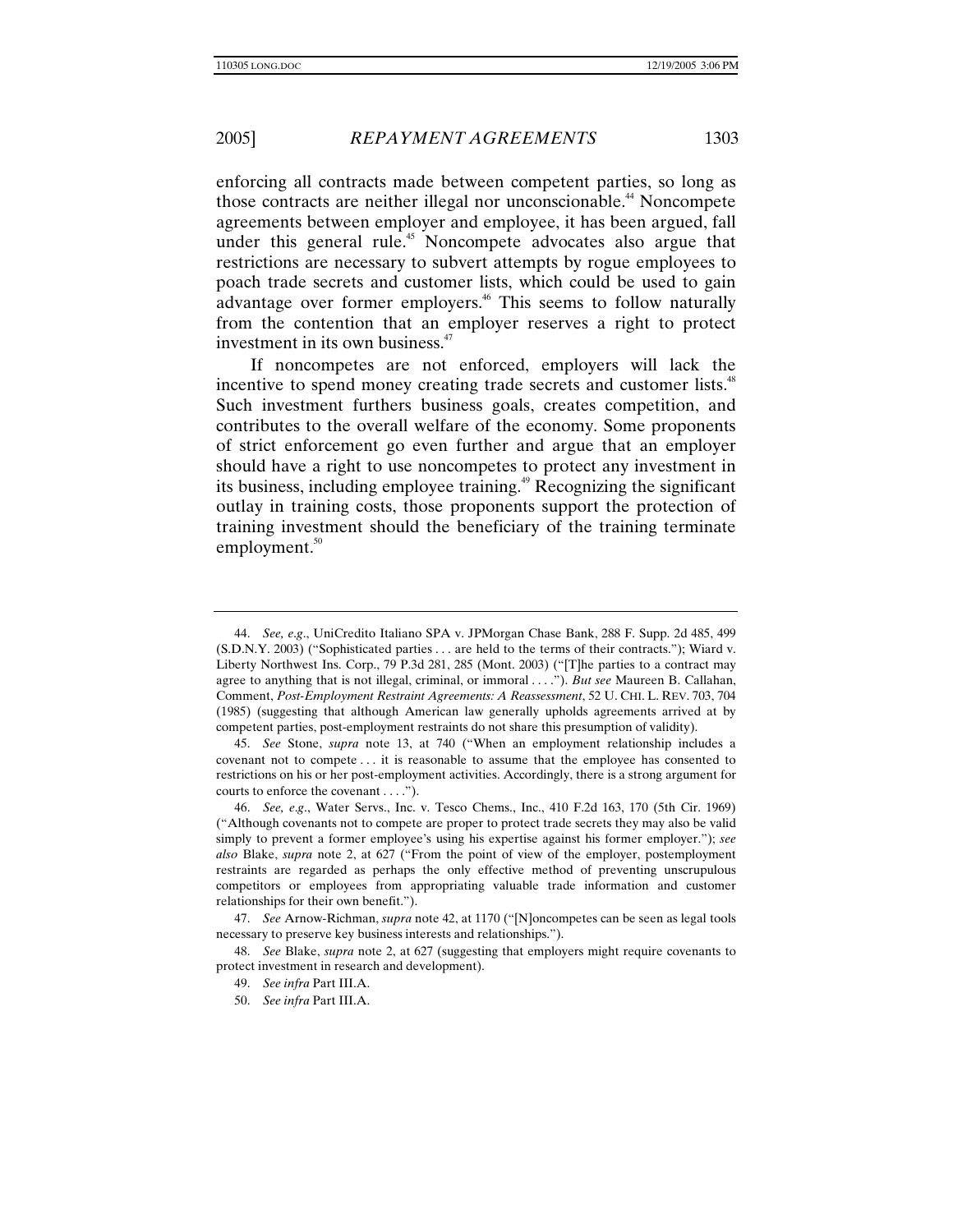On the other hand, those decrying employment noncompetes generally advance four policy rationales.<sup>51</sup> First, some scholars have expressed concern that restrictive covenants are anticompetitive.<sup>52</sup> If employees are hindered from moving laterally between companies, firms can tie up valuable human capital and create a monopoly on market talent.<sup>53</sup> According to Professor Harlan Blake, noncompetes "diminish competition by intimidating potential competitors and by slowing down the dissemination of ideas, processes, and methods."<sup>54</sup>

Second, opponents have criticized noncompetes for hindering a worker's ability to earn a living. Geographic and durational noncompetes, if enforced, could limit an employee's ability to take advantage of her talents and provide sustenance for her family.<sup>55</sup> To the same extent that an employer might be reluctant to invest in employee training if employment noncompetes were unenforceable, an employee who values job transferability might be ambivalent to general job training if a restrictive covenant obstructed that employee from utilizing the newly acquired knowledge outside of her current employment. Such a result could stunt the development of the American workforce.<sup>56</sup>

The final two primary policy considerations are invoked less frequently. Some courts have rejected noncompetes that allow employers to take advantage of superior bargaining positions to the detriment of their employees. $57$  Assuming a paternalistic role, courts

 <sup>51.</sup> Mitchel v. Reynolds, 24 Eng. Rep. 347, 348–50 (Ch. 1711). *See generally* Callahan, *supra*  note 44 (arguing that the "restraint-of-trade" rationale, the "employee-protection" rationale, and the "loss-to-society" rationale do not sufficiently warrant unenforceability of noncompetes).

 <sup>52.</sup> Blake, *supra* note 2, at 627.

<sup>53.</sup> *Id.* 

<sup>54.</sup> *Id.* 

<sup>55.</sup> *See, e*.*g*., ABC v. Wolf, 420 N.E.2d 363, 368 (N.Y. 1981) (recognizing that despite a "strict approach to enforcement of . . . covenants," public policy mandates skepticism toward restrictions "impairing the employee's ability to earn a living or the general competitive mold of society"); All-Pak, Inc. v. Johnston, 694 A.2d 347, 351 (Pa. Super. Ct. 1997) ("[I]n determining whether to enforce a post-employment restrictive covenant, we must balance the interest the employer seeks to protect against the important interest of the employee in being able to earn a living in his chosen profession.").

<sup>56.</sup> *See* Stone, *supra* note 13, at 722 ("Employees see the growth of their human capital and the enhancement of their labor market opportunities as one of the benefits of the job."); U.S. Dep't of Labor Plan, *supra* note 19, at 5 ("The fast pace of technological change will . . . require that workers commit themselves to lifelong learning if [the] Nation's workforce is to remain competitive in the 21st Century.").

<sup>57.</sup> *See* Schmidl v. Cent. Laundry & Supply Co., 13 N.Y.S.2d 817, 823 (Sup. Ct. 1939) (recognizing a greater differential in bargaining power between employer and employee than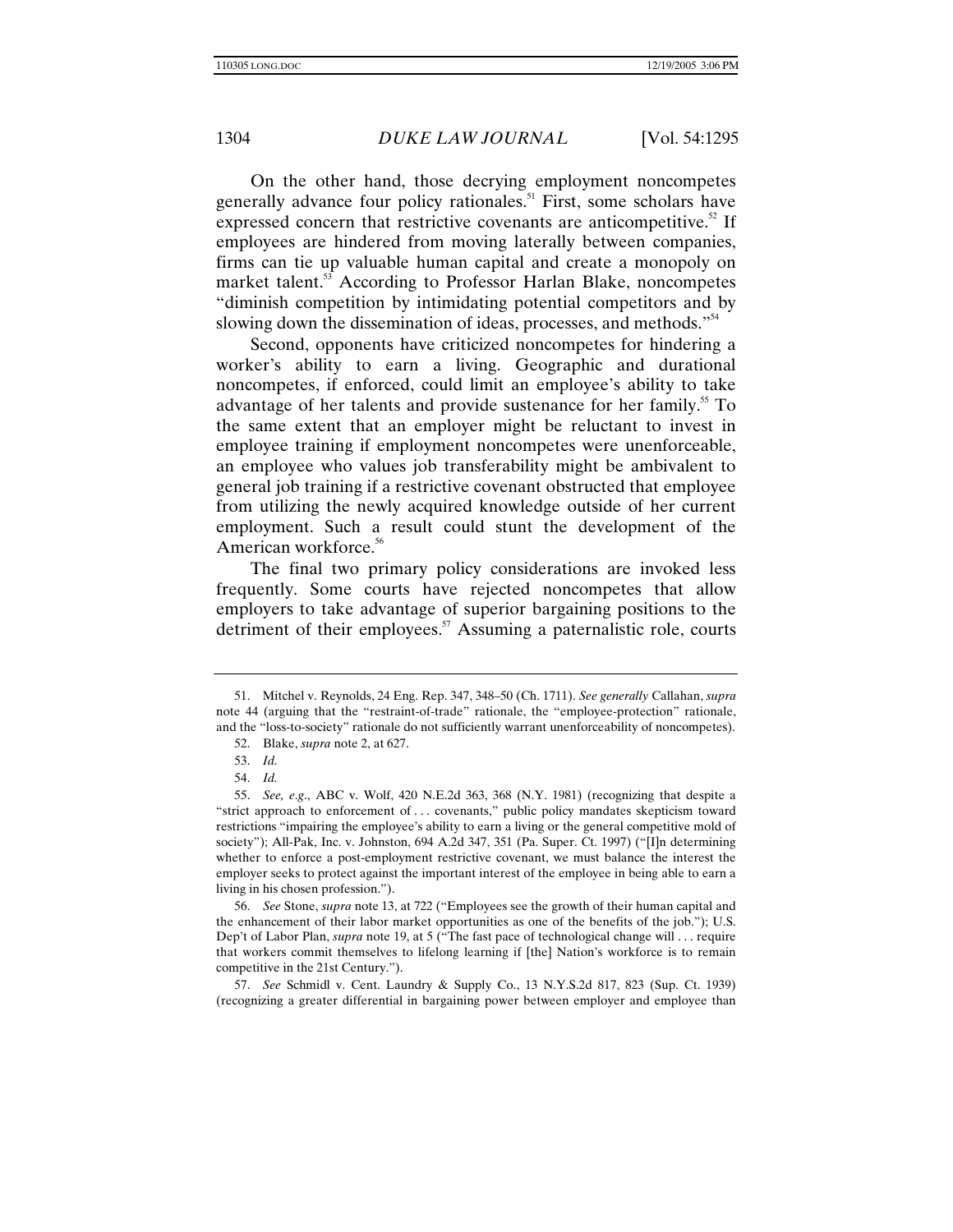that cite this rationale when striking down restrictions assume that employers, given their in-house legal resources and experience, are more sophisticated bargainers and likely to induce employees into unnecessarily restrictive covenants. Lastly, some courts are reluctant to enforce noncompetes that deprive the public of an employee's effort and productivity;<sup>58</sup> described by one commentator as the "lossto-society" rationale,<sup>59</sup> this line of reasoning is rare in today's jurisprudence.<sup>60</sup>

## *B. Case Law*

Given the complex policy considerations that are folded into the analysis, it is no surprise that many states have been reluctant to establish a consistent standard for analyzing noncompetition agreements. The American case law in this area has been described by one court as "a sea—vast and vacillating, overlapping and bewildering."<sup>61</sup> Without consistent standards, courts have struggled to find solid footing in a field of legal uncertainty.<sup>62</sup> Often, courts use a balancing test whereby the various policy considerations are weighed to determine the outcome best attuned to the interests of the employee, employer, and the general public. $63$  The focus of this test

between two corporate entities); Arthur Murray Dance Studios v. Witter, 105 N.E.2d 685, 704 (Ohio 1952) (expressing concern that an employee's bargaining disadvantage could produce "a rash, improvident promise"). *But see* Hilb, Rogal, & Hamilton Agency of Dayton v. Reynolds, 610 N.E.2d 1102, 1107 (Ohio Ct. App. 1992) ("While an employment relationship may by definition result in an employer having a slightly better bargaining position than an employee, this disparity in bargaining power is inherent in the relationship and is not sufficient to render a contract unenforceable absent a showing of [abuse].").

<sup>58.</sup> *See, e*.*g*., Tarr v. Stearman, 105 N.E. 957, 961 (Ill. 1914) (finding the interests of the public to be "paramount," and stressing concern for not just "the financial profits to be made from trades or professions, but the convenience of the public as well").

 <sup>59.</sup> Callahan, *supra* note 44, at 712.

<sup>60.</sup> *See* Blake, *supra* note 2, at 686 (recognizing that the courts usually look at the burden on the employee and "almost never" consider the injury to society separately); Callahan, *supra* note 44, at 706 ("[T]hough [the 'loss to society' rationale] is not much relied upon today, these agreements were once considered a threat to the economy because they could remove a productive person from the work force.").

<sup>61.</sup> *Arthur Murray Dance Studios*, 105 N.E.2d at 687.

<sup>62.</sup> *See* Tamara Loomis, *Non-Compete Pacts: Whether These Agreements Hold Up Is Uncertain*, N.Y.L.J., Aug. 24, 2000, at 6 ("At the end of the day, however, the one thing that is certain with a non-compete agreement is that nothing is certain.").

<sup>63.</sup> *See* Bendinger v. Marshalltown Trowell Co. [sic], 994 S.W.2d 468, 472 (Ark. 1999) ("We review cases involving covenants not to compete on a case-by-case basis."); 42 AM. JUR. 2D *Injunctions* § 138 (2003) ("A court may look at the equities on both sides in deciding whether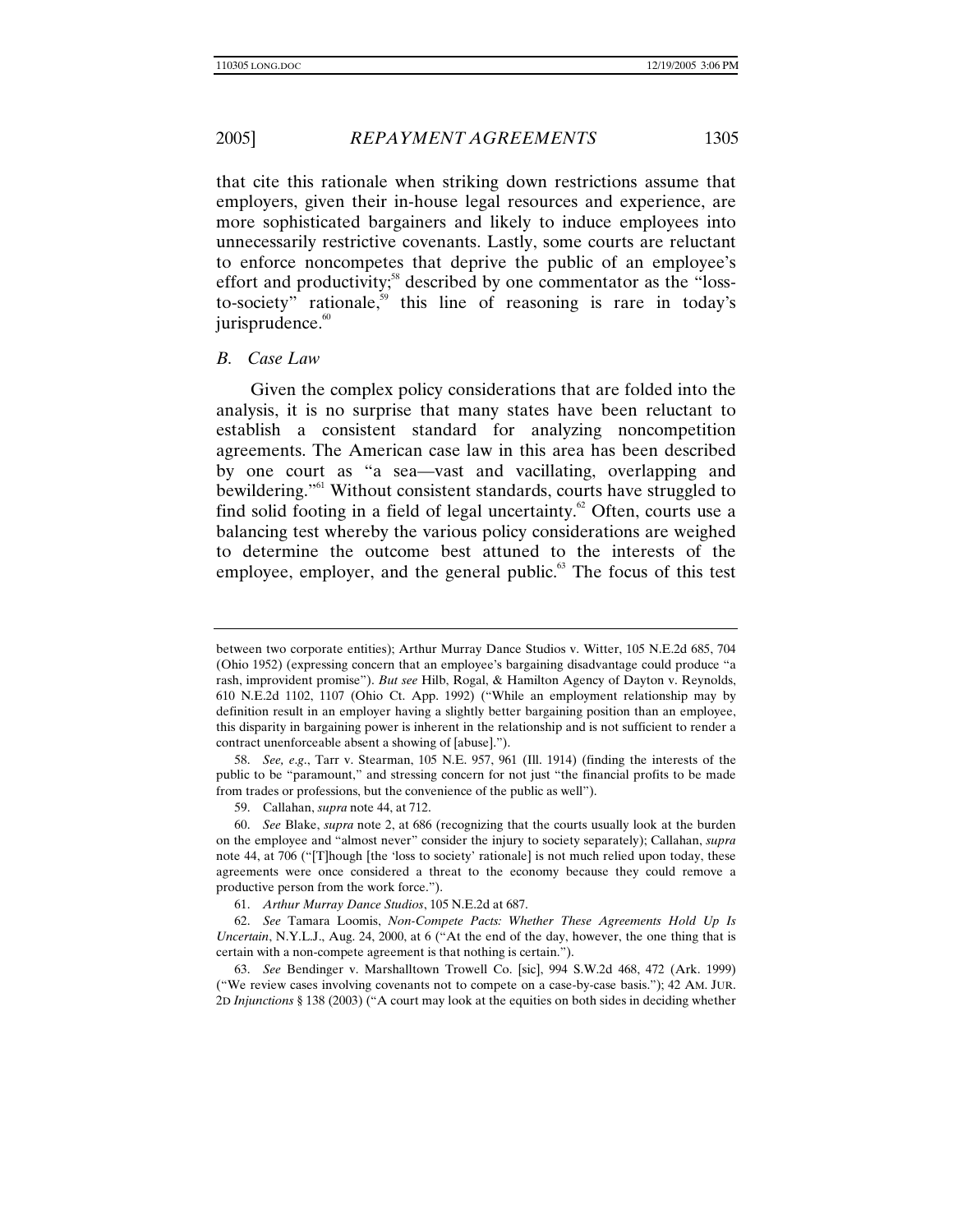becomes the reasonableness of the restraint, considering the needs of both employee and employer.<sup>64</sup> This case-by-case approach not only provides little guidance for future court proceedings, it also hinders the employer's ability to predict which contracts are likely to be upheld in court.<sup>65</sup> Such uncertainty results in a vast amount of litigation over the validity of noncompete agreements,<sup>66</sup> adding another cost to an already-expensive employer investment in human capital. $\frac{67}{2}$ 

The degree to which states will enforce noncompetes varies. On one end, a few states favor a rejection of all restraints of trade, leaving room for only a handful of noncompetes that are so narrowly defined as to have a negligible effect on the employee's right to practice his trade.<sup>68</sup> On the other end, Judge Richard Posner has

65. *See* Peter J. Whitmore, *A Statistical Analysis of Noncompetition Clauses in Employment Contracts*, 15 J. CORP. L. 483, 485 (1990) ("[I]t still is difficult for lawyers to predict confidently how a court will react to any given noncompetition clause."); Greg T. Lembrich, Note, *Garden Leave: A Possible Solution to the Uncertain Enforceability of Restrictive Employment Covenants*, 102 COLUM. L. REV. 2291, 2303 (2002) ("The lack of consistency that courts have demonstrated in deciding these cases has led to an atmosphere of uncertainty, which may help to explain why lawyers find it very difficult to advise clients.").

66. *See* Whitmore, *supra* note 65, at 485 ("[T]he ambiguity surrounding the enforceability of these clauses has resulted in vast amounts of litigation and reported appellate decisions.")

 67. One factor often undervalued in the determination of noncompete enforceability is the degree to which employer investment must be protected. Put simply, the greater the cost of an investment, the higher the return an employer expects. *See infra* Part III.B. Employer incentive to train employees hinges on seeing a return on that investment. *See supra* Part I. Likewise, employer incentive to establish noncompetes is directly related to the ability to enforce them without costly litigation. Given the difficulty in balancing each of the given policy considerations and the unpredictability of judicial enforcement, this Note stipulates that the employer must assume greater responsibility in ensuring the validity of its noncompetes. *See infra* Part III.B. One type of noncompete that might be more consistently upheld, advocated herein as an alternative to traditional noncompetes, is the post-employment repayment agreement, discussed *infra* Part III.B.

 68. California law, for instance, stipulates that "every contract by which anyone is restrained from engaging in a lawful profession, trade, or business of any kind is to that extent void*.*" CAL. BUS. & PROF. CODE § 16600 (West 1997). California courts have interpreted this statute to accept not even "reasonable" restraints of trade. *See, e*.*g*., Metro Traffic Control v. Shadow Traffic Network, 22 Cal. App. 4th 853, 859 (Cal. Ct. App. 1994) ("Section 16600 has specifically been held to invalidate employment contracts which prohibit an employee from working for a competitor when the employment has terminated, unless necessary to protect the employer's trade secrets."). Courts will, however, allow a very limited exception if the employee is "barred from pursuing only a small or limited part of the business, trade or profession." IBM

to issue an injunction prohibiting a former employee from competing with his or her former  $emplover \ldots$ ").

<sup>64.</sup> *See, e*.*g*., All Stainless Inc. v. Colby, 308 N.E.2d 481, 485 (Mass. 1974) (determining enforceability by weighing "the reasonable needs of the former employer . . . against both the reasonableness of the restraint imposed on the former employee and the public interest").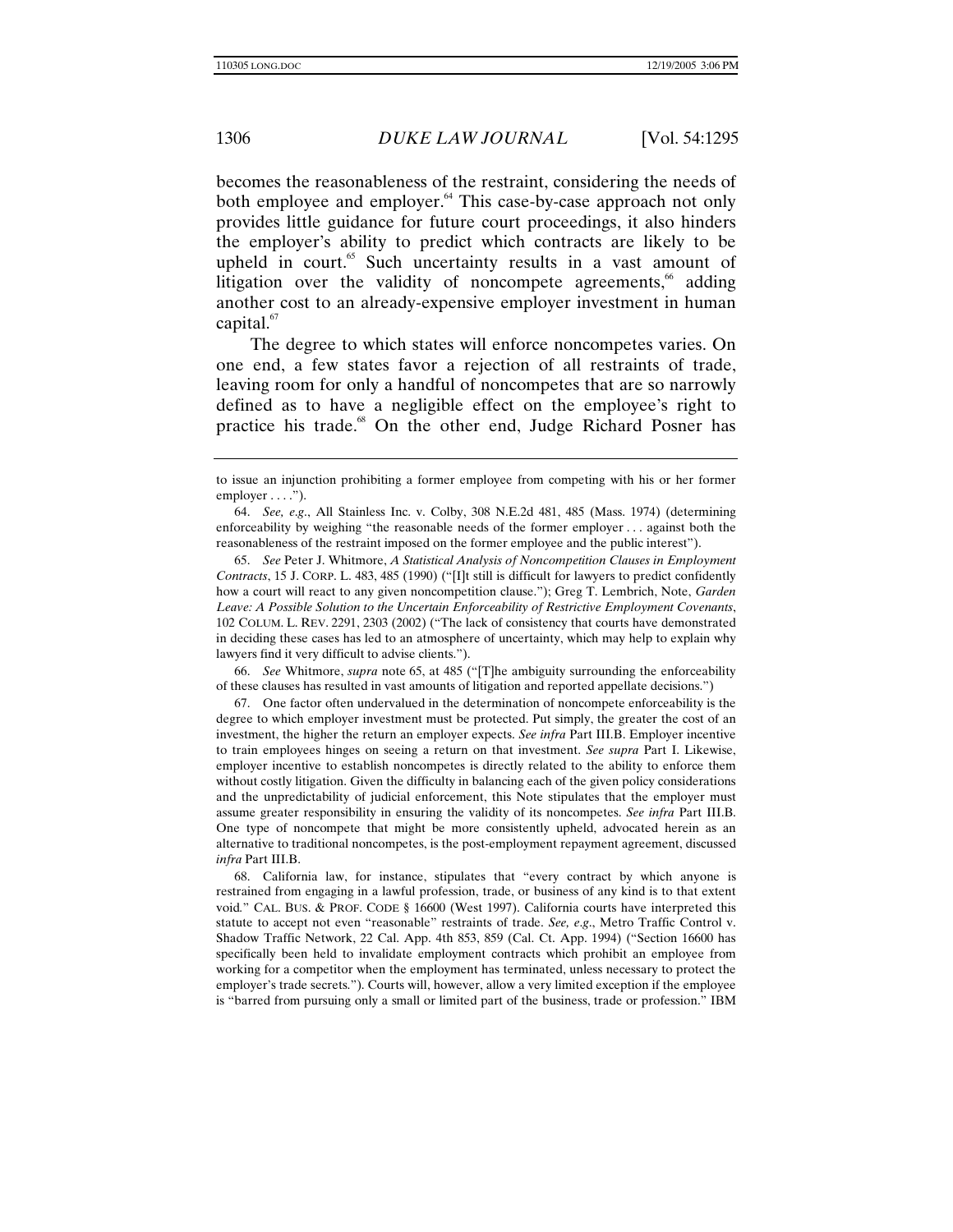advocated per se enforceability of noncompetes subject only to the traditional doctrines of fraud, duress, or unconscionability. $\mathfrak{g}$  Further, many states even allow a "blue pencil" test, whereby portions of the employment contract deemed too restrictive may be removed from the agreement, leaving the rest of the noncompete enforceable.<sup>70</sup>

Despite some inconsistency between states, common frameworks have emerged to settle issues of enforceability. As previously described, most courts are wary of upholding contracts that restrict an individual's right to pursue a trade.<sup>71</sup> In addition, although many courts disfavor noncompetes, $\alpha$ <sup>2</sup> some courts find

69. *See* Outsource Int'l., Inc. v. Barton, 192 F.3d 662, 670–71 (7th Cir. 1999) (Posner, J., dissenting) (advocating widespread enforcement of noncompetes and the application of a reasonableness test only to address questions of fraud, duress, or unconscionability); *see also*  Eraser Co. v. Kaufman, 138 N.Y.S.2d 743, 750–51 (Sup. Ct. 1955) ("Negative covenants in employment contracts are not presumptively invalid and will be enforced in the absence of proof that they are unconscionable, inequitable, or in contravention of public policy."); Callahan, *supra* note 44, at 725 ("[T]he doctrine of unconscionability provides an appropriately limited mechanism for protecting employees in those narrow circumstances where judicial scrutiny of contracts is actually justified.").

 70. The "blue pencil" test has been applied in a few variations. Some courts take a restrictive approach by removing only the unreasonable provisions of a contract that are easily severable from the valid provisions. *See, e*.*g*., Hahn v. Drees, Perugini & Co., 581 N.E.2d 457, 461–62 (Ind. Ct. App. 1991) (eliminating an easily removable phrase that suggested an employee would not be allowed to deal with clients obtained prior to his employment); Bridgestone/Firestone, Inc. v. Lockhart, 5 F. Supp. 2d 667, 683 (S.D. Ind. 1998) (reserving the right to remove overly broad restrictions from the terms of a contract when doing so does not expand the original language of the agreement). More commonly, modern courts exercise greater freedom to modify or rewrite unreasonable provisions that are unenforceable as written. *See, e*.*g*., Nestle Food Co. v. Miller, 836 F. Supp. 69, 78 (D.R.I. 1993) (applying Rhode Island's "rule of partial enforcement" to modify the terms of a noncompete when necessary to protect the employer's interests).

 71. Courts are generally more likely to uphold noncompetes for sale of businesses than for employment contracts. In the former situation, a noncompete will restrict the seller of a business from competing with the buyer for a particular duration after the sale is consummated. The sales price of a business will include the value of that business' goodwill. Serena L. Kafker, *Golden Handcuffs: Enforceability of Noncompetition Clauses in Professional Partnership Agreements of Accountants, Physicians, and Attorneys*, 31 AM. BUS. L. J. 31, 33 (1993).

72. *See, e*.*g*., Amex Distrib. Co. v. Mascari, 724 P.2d 596, 600 (Ariz. Ct. App. 1986) ("Restrictive covenants which tend to prevent an employee from pursuing a similar vocation after termination of employment are disfavored."); Poole v. Incentives Unlimited, Inc., 548 S.E.2d 207, 209 (S.C. 2001) ("[C]ovenants will be critically examined and construed against the employer."); Modern Env'ts, Inc. v. Stinnett, 561 S.E.2d 694, 695 (Va. 2002) ("[C]ovenants in restraint of trade are not favored, will be strictly construed, and, in the event of an ambiguity,

v. Bajorek, 191 F.3d 1033, 1040 (9th Cir. 1999) (quoting Campbell v. Bd. of Trs. of The Leland Stanford Junior Univ., 817 F.2d 499, 502 (9th Cir. 1987)). Other states, such as Alabama and North Dakota, have devised similar statutory prohibitions of noncompetes. ALA. CODE § 8-1- 1(a) (1975); N.D. CENT. CODE § 9-08-06 (1987) (voiding noncompetes, and making statutory exceptions only for the sale of a business or the dissolution of a partnership).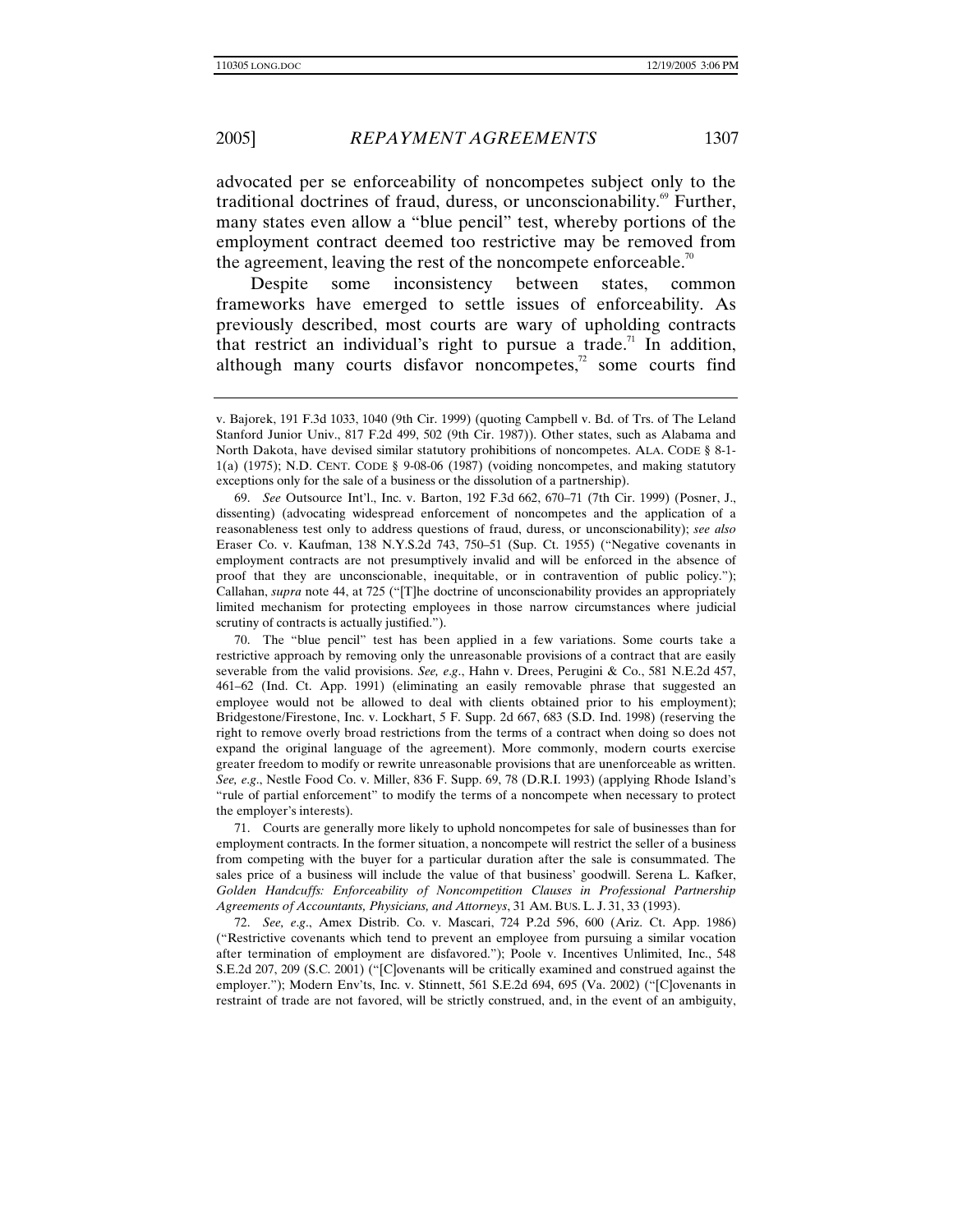that policy interests warrant enforceability under certain circumstances.<sup>73</sup>

In assessing such circumstances, courts commonly use a two-part test to delineate between enforceable and unenforceable provisions.<sup>74</sup> First, noncompetes are permitted when the employer can demonstrate that the contract is necessary to protect an employer's legitimate business interests.<sup>75</sup> If the employer establishes a protectable interest, the noncompete will become presumptively enforceable and the burden will shift to the employee.<sup>76</sup> Second, to overcome this presumption and void the contract, the employee must show that the agreement is unreasonable in its scope, geographic boundaries, or duration, or that it is particularly injurious to the interests of the general public.<sup>77</sup> If these unreasonableness factors sufficiently outweigh the employer's protectable interests, the noncompete will be voided.<sup>78</sup>

This reasonableness test generally involves weighing the need to protect the employer's business against the agreement's oppressive effects on the employee.<sup>79</sup> Excessive geographic and time restrictions

 77. Though many scholars agree that the "loss-to-society" rationale is not favored by most contemporary courts, at least a handful of cases have employed this policy argument when determining the enforceability of restrictive covenants against physicians and dentists. *See*  Kafker, *supra* note 71, at 37–41 (discussing cases that anticipate the injury to society resulting from enforceability of noncompetes against physicians and dentists). It is worth mentioning that the public interest argument works both ways for these cases: courts might strike down a noncompete for restricting a doctor's ability to provide medical services to a particular region, but conversely courts might uphold a noncompete that will distribute doctors to other areas of the state. *Id.* 

78. Blake, *supra* note 2, at 651–84.

 79. Lester, *supra* note 72, at 54–57; *see also, e*.*g*., Availability Inc. v. Riley, 336 So. 2d 668, 669–70 (Fla. Dist. Ct. App. 1976) (upholding a noncompete restricting an employee from working within a one-hundred-mile radius when the employer conducted 85 percent of its

will be construed in favor of the employee."); *see also* Gillian Lester, *Restrictive Covenants, Employee Training, and the Limits of Transaction-Cost Analysis*, 76 IND. L.J. 49, 54 (2001) ("As a presumptive matter, contracts restricting postemployment employee mobility are unenforceable at common law.").

<sup>73.</sup> *See supra* notes 61–70.

 <sup>74.</sup> RESTATEMENT (SECOND) OF CONTRACTS § 188 (1981) characterizes this test as follows:

<sup>(1)</sup> A promise to refrain from competition that imposes a restraint that is ancillary to an otherwise valid transaction or relationship is unreasonably in restraint of trade if (a) the restraint is greater than is needed to protect the promisee's legitimate interest, or (b) the promisee's need is outweighed by the hardship to the promisor and the likely injury to the public.

 <sup>75.</sup> For examples of cases demonstrating this analysis, see Blake, *supra* note 2, at 651–84.

<sup>76.</sup> *Id.*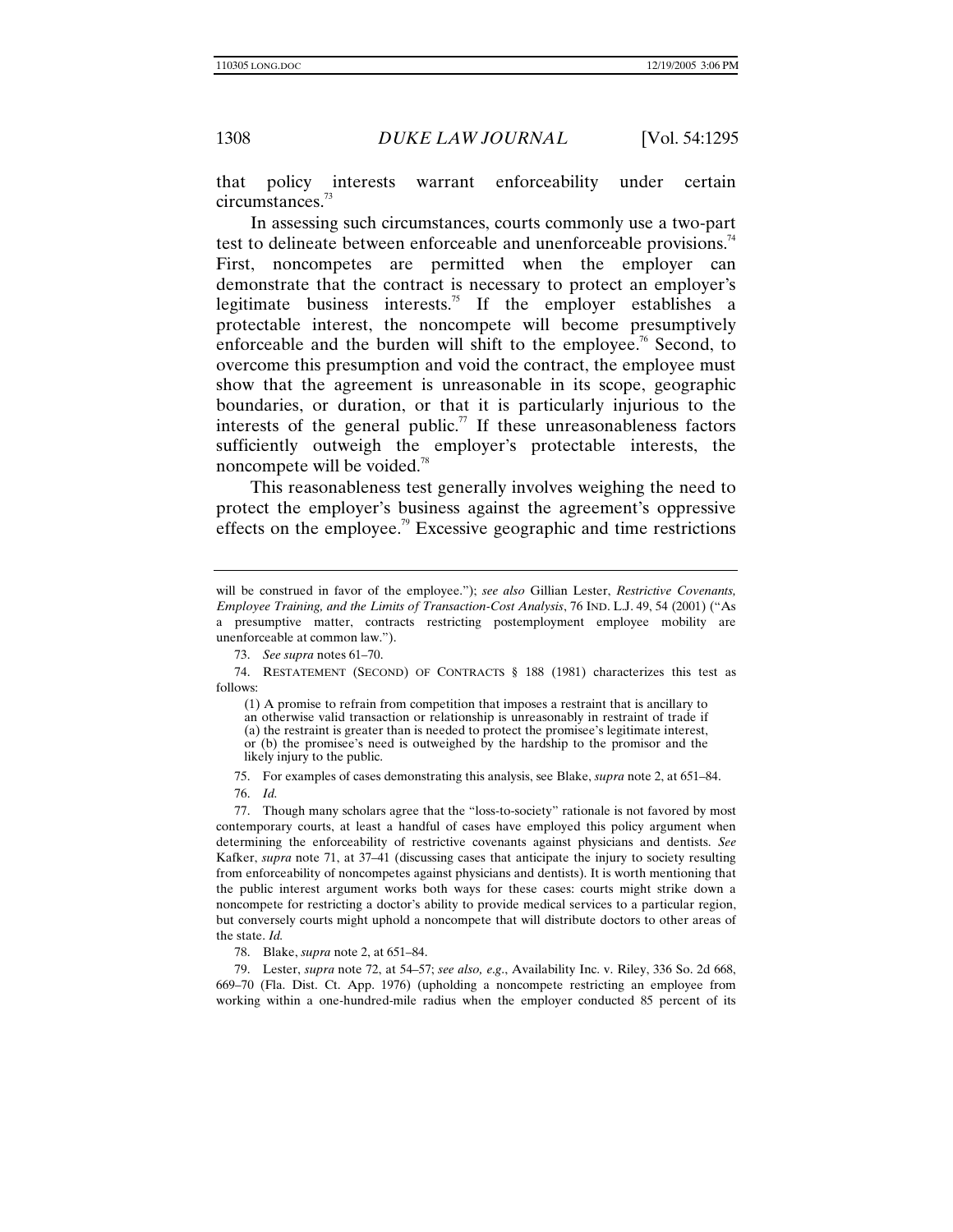are the factors that will most often result in unenforceability,<sup>80</sup> but provisions that unreasonably restrict an employee's range of activities may also be invalidated.<sup>81</sup> Further considerations, such as whether the employee was involuntarily discharged<sup>82</sup> or whether the employee provides a unique service to the business,<sup>83</sup> may also factor into the reasonableness calculus.

Questions arise over what types of employer interests are likely to be protectable. Many commentators agree that the two interests most in need of protection are trade secrets and customer lists.<sup>84</sup> By providing companies with trade secret protection, the Uniform Trade Secrets Act helps companies to guard information that "derives independent economic value, actual or potential, from not being generally known to . . . other persons who can obtain economic value from its disclosure or use, and is the subject of efforts that are reasonable under the circumstances to maintain its secrecy."<sup>85</sup> However, because the statute does not fully protect the employer from disclosure,<sup>86</sup> further protection, in the form of restrictive covenants, is needed.

83. *Compare* Ticor Title Ins. Co. v. Cohen, 173 F.3d 63, 70–72 (2d Cir. 1999) (applying New York law to uphold a noncompete when the employer seeking enforcement demonstrated that the employee had built unique relationships with a limited group of clients in the real estate title insurance industry and that those clients had been developed at the employer's expense) *with*  Vander Werf v. Zunica Realty Co., 208 N.E.2d 74, 77 (Ill. App. Ct. 1965) (refusing injunctive relief to an employer when there was "no showing by defendant that [the employer's] methods of doing business were original or unique").

- 84. *See, e*.*g*., Lester, *supra* note 72, at 54–55.
- 85. UNIF. TRADE SECRETS ACT § 1, 14 U.L.A. 433 (1990).

 86. Whereas the Trade Secrets Act merely provides a tort remedy for an employer once trade secret disclosure occurs, a restrictive noncompete ideally prevents disclosure from occurring in the first place. Also, if charges are brought against an employee for breach of trade secret law, the employer risks disclosure of the protected asset in court. Lester, *supra* note 72, at 53. For these reasons, noncompetes "fill a gap where other legal and extra-legal mechanisms fall short." *Id.* For a general discussion of the need for noncompetes in trade secret law, see *id.* at 52–53.

business within that radius and when the employee was "otherwise well able to support himself and his family"); Iowa Glass Depot, Inc. v. Jindrich, 338 N.W.2d 376, 382 (Iowa 1983) ("Proximity to customers is only one aspect. Other aspects, including the nature of the business itself, accessibility to information peculiar to the employer's business, and the nature of the occupation which is restrained, must be considered along with matters of basic fairness.").

 <sup>80.</sup> For a general discussion of time, geography, and scope restrictions, see Blake, *supra* note 2, at 674–84.

<sup>81.</sup> *Id.* 

<sup>82.</sup> *See, e*.*g*., Ma & Pa, Inc. v. Kelly, 342 N.W.2d 500, 502 (Iowa 1984) (distinguishing the discharge of an employee from an employee resignation and finding a "discharge [to be] a factor opposing the grant of an injunction").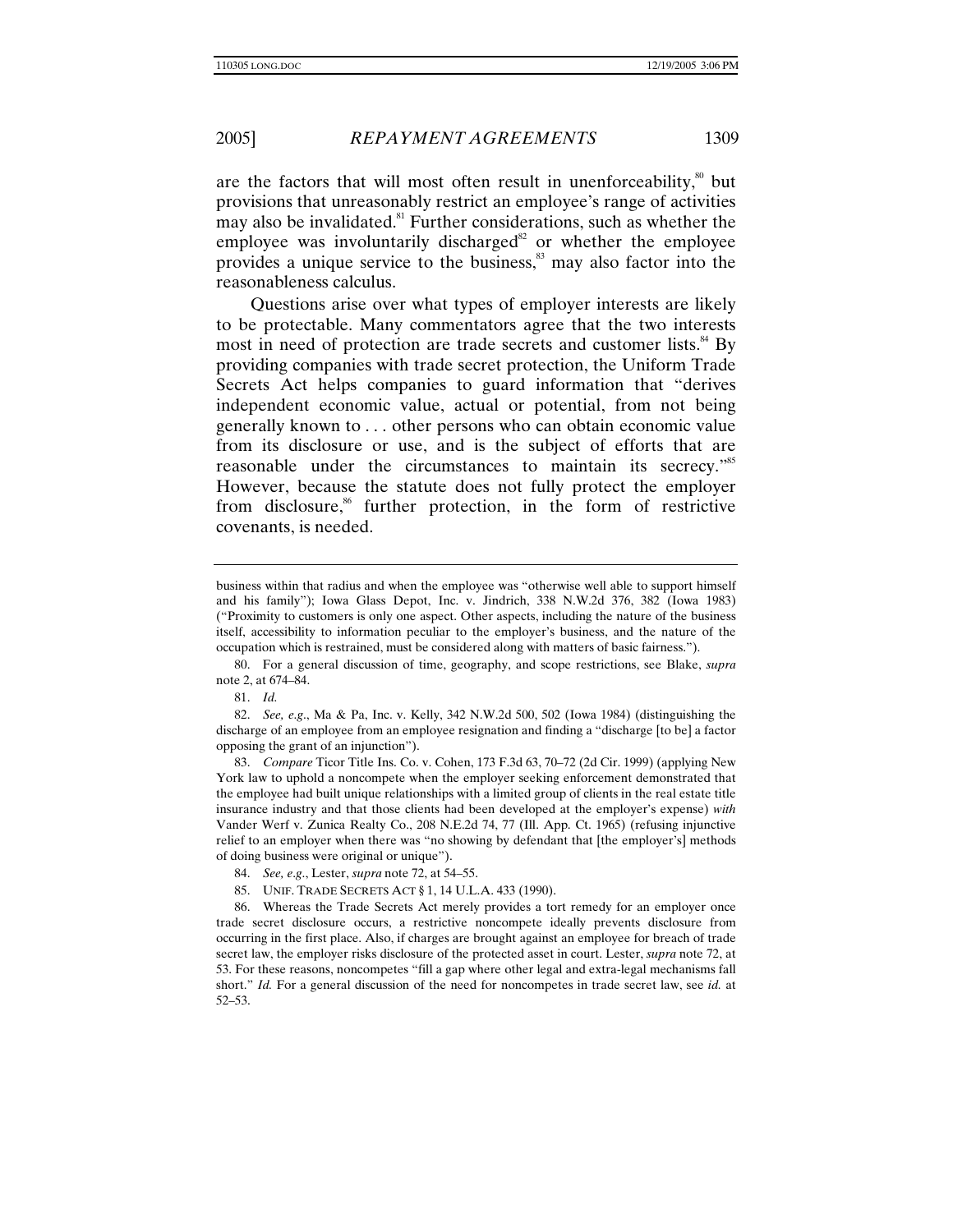Similarly, courts have been willing to uphold noncompetes that protect an employer's investment in procuring and maintaining client relationships.<sup>87</sup> Sales-intensive businesses, like technology consulting or insurance companies, are driven by customer relationships; such businesses often spend huge sums of money to develop these relationships. By one account, costs of customer relationship management software, commonly used by businesses to track contact with customers and analyze purchasing patterns, can range from several thousand dollars for a basic system to \$50,000 per salesperson for more sophisticated products.<sup>88</sup> Because of this significant investment in developing customer data, employers do not want salespeople to depart with clients that the company spent significant money to develop. Otherwise, companies have little incentive to invest at the outset. Accepting this rationale, courts have upheld covenants narrowly drawn to protect investments in customer data.<sup>89</sup>

Despite courts' general willingness to protect employer investment in trade secrets and customer lists, a more controversial question is whether judges should protect employer investment in employee training. Most courts see investment in training as an employee expense, not an employer cost, the judicial protection of which is not a legitimate concern.<sup> $90$ </sup> A small minority of courts allows companies to protect investments in training, if the protection is narrowly constructed.<sup>91</sup> The remainder of this Note addresses the issue of noncompetes as an effective means of protecting employer

 <sup>87.</sup> The misappropriation of customer lists generated for both sales of services, such as accounting or consulting companies, and sales of fungible goods have been deemed as "protectable interests." *See, e*.*g*., Farr Assoc., Inc. v. Baskin, 530 S.E.2d 878, 881 (N.C. Ct. App. 2000) (finding that a behavioral consulting firm had a protectable interest in limiting the risk of client misappropriation by a consultant-employee when "work require[d] that its Consultants develop an intimate relationship with its clients"); Arnow-Richman, *supra* note 42, at 1176 n.40 ("Cases which are particularly convincing to courts are those in which the product sold is fungible or where it is easy for the customer to mistake the sales person with the actual employer.").

<sup>88.</sup> *See* Erika Morphy, *The Real Cost of CRM*, NEWSFACTOR TECHNOLOGY NEWS (Oct. 29, 2001) ("[P]er-seat costs for high-complexity projects that have 1,000 users start at around US\$50,000 and slowly drop to about \$15,000 as the number of users increases to 5,000.") *at* http://www.newsfactor.com/story.xhtml?story\_id=14447 (on file with the *Duke Law Journal*); Emma Nash, *The High Cost of CRM*, COMPUTERWEEKLY.COM (Aug. 17, 2001) (describing the rising cost of CRM software) *at* http://www.computerweekly.com/Article105058.htm (on file with the *Duke Law Journal*).

<sup>89.</sup> *See supra* note 87.

<sup>90.</sup> *See infra* Part III.A.

<sup>91.</sup> *See infra* Part III.A.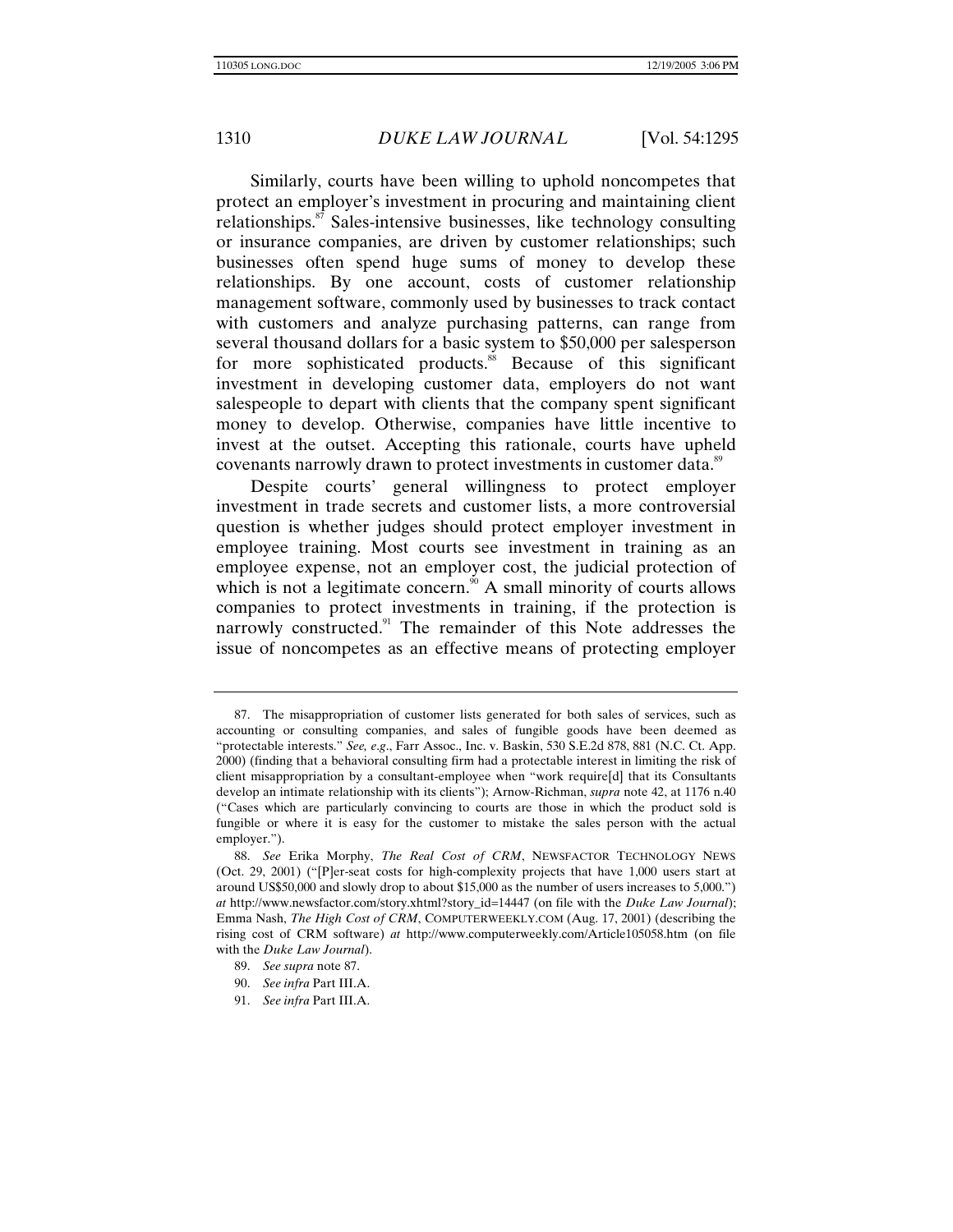investment in training and questions whether repayment agreements provide a more suitable alternative.

## III. NONCOMPETES VS. REPAYMENT AGREEMENTS

With employers hard-pressed to protect their investments in training, they often look to noncompete agreements as a means of protection. However, the area of noncompete law is in a constant state of flux; states, continually reevaluating their noncompete laws, play a perennial game of "catchup" as market conditions revolutionize employment patterns and practices. This environment has resulted in employer confusion in predicting whether covenants will be upheld and court frustration at having to constantly revise employment law doctrine.<sup>92</sup> Repayment agreements offer a less risky, and more suitable, method for protecting employer training investment.

# *A. Traditional Noncompetes Are Unsuitable Protection Against Training Investment Loss*

The increasing volume of employee training suggests that employers will continue to use noncompete agreements as a way to protect their training investments. However, courts have historically disfavored covenants designed solely to protect an employer's investment in training.<sup>93</sup> A survey of 105 noncompete cases did not even find the employer's investment in training significant enough to warrant discussion.<sup>94</sup> Although some contemporary courts have occasionally held these investments to be protectable when the cost is

<sup>92.</sup> *See* CAPPELLI, *supra* note 1, at 1–16.

<sup>93.</sup> *See, e*.*g*., USAchem, Inc. v. Goldstein, 512 F.2d 163, 167 n.4 (2d Cir. 1975) ("[T]he fact that a former employee was trained by the employer is not a basis for granting an injunction enforcing a restrictive covenant."); Kelsey-Hayes Co. v. Maleki, 765 F. Supp. 402, 407 (E.D. Mich. 1991), *vacated*, 889 F. Supp. 1583 (E.D. Mich. 1991) (holding that "whatever expertise defendant developed as a computer programmer at Kelsey-Hayes, with the assistance of on-thejob instruction and published manuals, has been his alone, historically, and would not fall within the proscription of contracts protecting an employer's propriety or confidential information"); Clark Paper & Mfg. Co. v. Stenacher, 140 N.E. 708, 711–12 (N.Y. 1923) (refusing to protect an employer's investment in the general training of a wrapping paper salesperson); Kidde Sales & Serv., Inc. v. Peairson, 493 S.W.2d 326, 330 (Tex. Civ. App. 1973) (stating the court's unwillingness to enforce noncompetes to protect training "even if the training was complex and extensive").

<sup>94.</sup> Stone, *supra* note 13, at 751 (citing Peter J. Whitmore, *A Statistical Analysis of Noncompetition Clauses in Employment Contracts*, 15 J. CORP. L. 483, 524–25 & n.243 (1990)).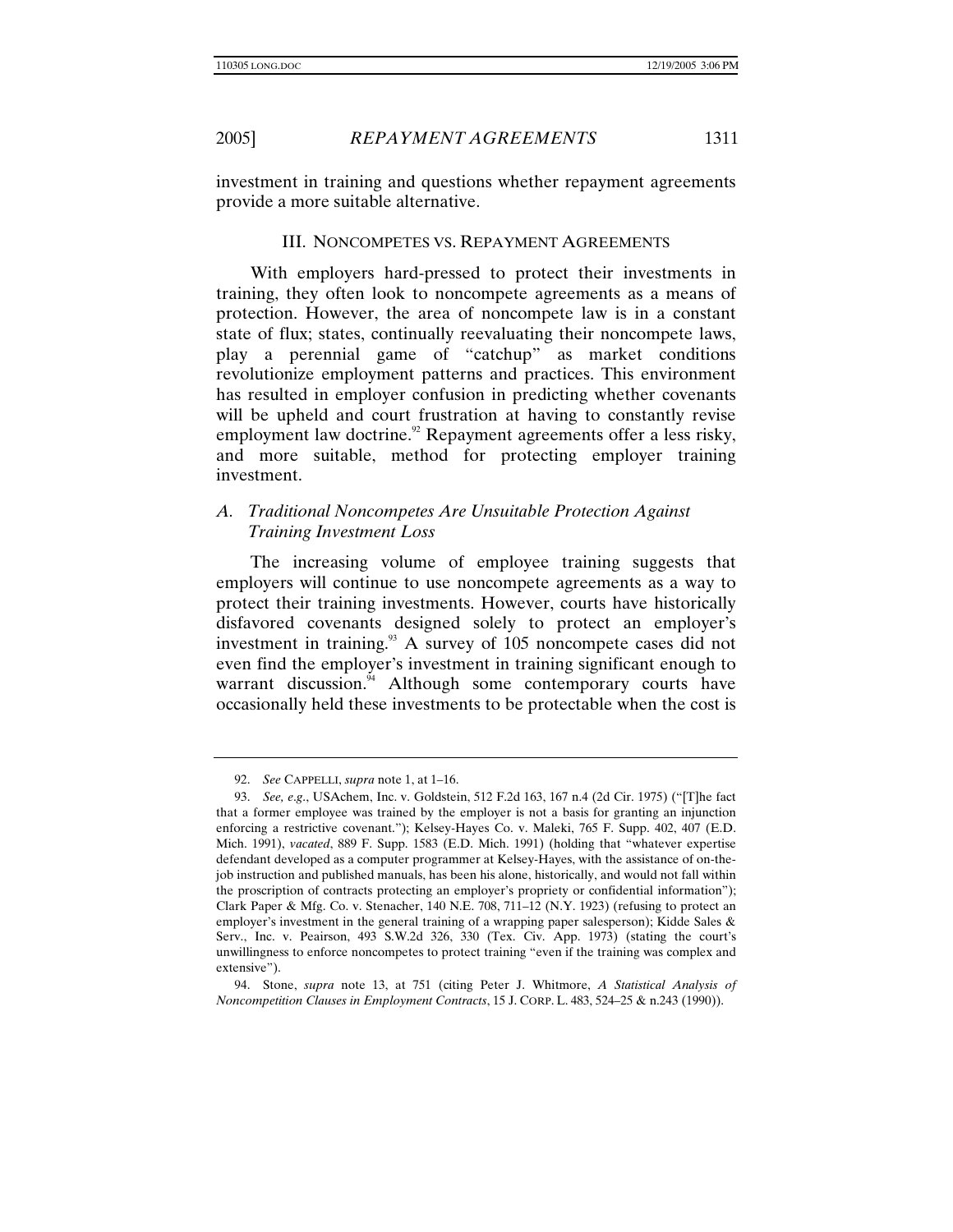significant,<sup>95</sup> courts generally have not accorded investment in training the same "protectable" status granted to trade secrets and customer lists. $96$ 

This has left scholars to debate whether investment in training should be a protectable interest. Perhaps the most recognized theory attacking covenants protecting employer investment in training is Professor Gary Becker's human capital model.<sup>97</sup> Becker begins with the premise that two distinct types of training exist: general training, which increases an employee's marketability to many firms,<sup>98</sup> and specific training, which enhances an employee's value only to the firm providing the training.<sup>99</sup> According to Becker's model, neither of

96. *See* Arnow-Richman, *supra* note 42, at 1192–93 ("Since the proper inquiry is whether confidential information has been transmitted, it has been held that even where the employer expends funds to support formalized training, such expenditures are insufficient to support a noncompete if the employee gains only generalized knowledge or experience."); Lester, *supra*  note 72, at 57 ("Even where an employer can demonstrate costly training expenditures, a court is unlikely to enforce a covenant to protect them absent the additional presence of trade secrets, confidential information, or protectible client relationships.").

<sup>95.</sup> *See, e*.*g*., Borg-Warner Protective Serv. Corp. v. Guardsmark, Inc., 946 F. Supp. 495, 501 (E.D. Ky. 1996) (finding a private security firm's investment in fire safety and security training videos for guards, an eighty-hour on-the-job formal training course, and time off for guards to grow accustomed to a new client site, taken together, rose to the level of a judicially protectable interest).

An interesting comparison can be made between the need to protect an investment in training, as has been discussed throughout this article, and the protection of an investment in public image. In the case of *Beckman v. Cox Broad. Corp.*, 296 S.E.2d 566 (Ga. 1982), the Georgia Supreme Court upheld a noncompete restricting a news meteorologist from competing "on air" against his employer for six months after the employment period ended. *Id.* at 569. In reaching its decision, the court observed the significant investment of \$750,000 made by the employer news station to develop and promote the weatherman's public persona. *Id.* at 567, n.2. The employer argued that the publicity generated through the promotional campaign enhanced the weatherman's image, making him more marketable to competing news stations and eradicating the employer's investment. *Id.* at 569. Much like human capital of skills and aptitude, the court recognized the weatherman's ownership of his own image and personality created by the employer's promotion; the employee was free to take the investment with him to his new employer. *Id.* at 569. However, the court also found that the news station's interest in protecting its investment in the weatherman's image outweighed the cost imposed upon the weatherman by the noncompete. *Id.* This case merely serves as a reminder that the analysis presented can be applied across a broad cross section of fact patterns relating to employer investment.

 <sup>97.</sup> BECKER, *supra* note 33, at 33–51.

<sup>98.</sup> *Id.* at 33.

<sup>99.</sup> *Id.*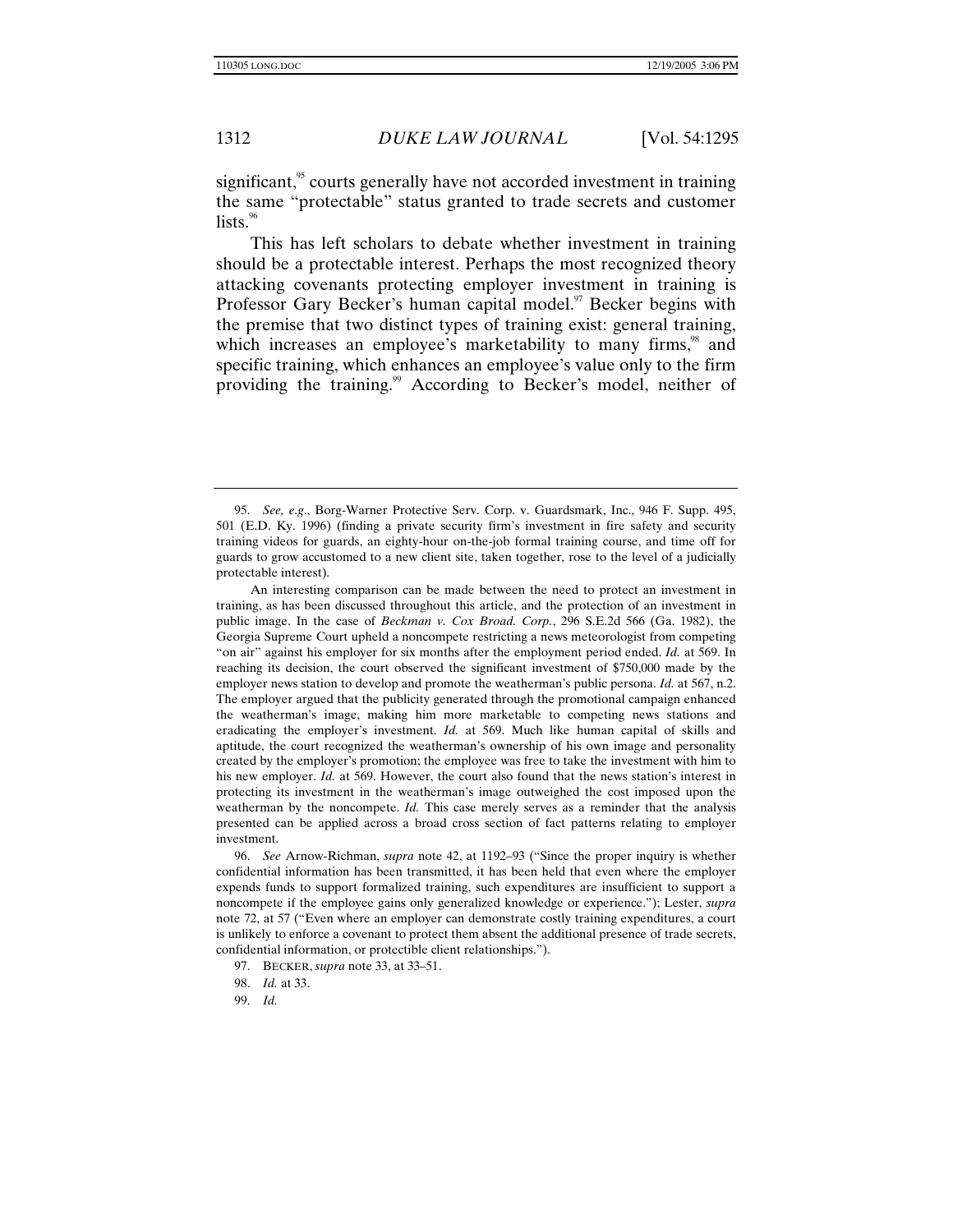these training investments should be protectable through noncompetes. $100$ 

With regard to general training, Becker argues, employers are unwilling to invest in general training when an employee can leave with newly acquired skills and earn a higher salary from a competing business that is not financially burdened with sponsoring the training.101 Thus, in a perfectly competitive market, firms pay less to employees who receive general training, since every dollar that the employer spends on training is one less dollar that the employer will pay in salary.<sup>102</sup> The cost of in-house training, then, is actually imputed to the employee, who will earn a lower salary while receiving the training but pocket the future wage potential resulting from the improved skill set.<sup>103</sup> Because the employer has no investment to protect, Becker argues, there is no need for a noncompete agreement.<sup>104</sup>

Unlike general training, Becker argues, the investment in specific training<sup>105</sup> is shared by the employer and the employee. Since this firm-specific training is useful only to the employer who provides it, $106$ the employee presumably values it less than general training.<sup>107</sup> Given that "no rational employee would pay for training that did not benefit him,"<sup>108</sup> the employer must assume at least some of the cost of specific training.<sup>109</sup> But even if a firm were to pay for all of the specific training, an employee might still quit after the investment has been

 <sup>100.</sup> *See id*. at 46 (arguing that investments in specific training lost when employees leave do not accrue to new employers); *id* at 40 ("The property right of the worker in his skills is the source of his incentive to invest in [general] training by accepting a reduced wage during the training period and explains why an analogy with unowned innovations is misleading.")*.* 

<sup>101.</sup> *Id.* at 34.

<sup>102.</sup> *See id.* at 34 ("Hence it is the trainees, not the firms, who bear the cost of general training and profit from the return.").

<sup>103.</sup> *Id.* 

<sup>104.</sup> *Id.* at 40. To observe how this theory plays out within a "real world" hypothetical, see Lester, *supra* note 72, at 62–63.

 <sup>105.</sup> Establishing the difficulty in drawing lines between specific and general training, Becker points out that "[m]uch on-the-job training is neither completely specific nor completely general but increases productivity more in the firms providing it and falls within the definition of specific training." BECKER, *supra* note 33, at 40.

 <sup>106.</sup> Examples of firm-specific training might include education in how to use a firm's proprietary software, follow operating procedures, or sell the firm's products or services.

 <sup>107.</sup> BECKER, *supra* note 33, at 40–42.

<sup>108.</sup> *Id.* at 42.

<sup>109.</sup> *Id.*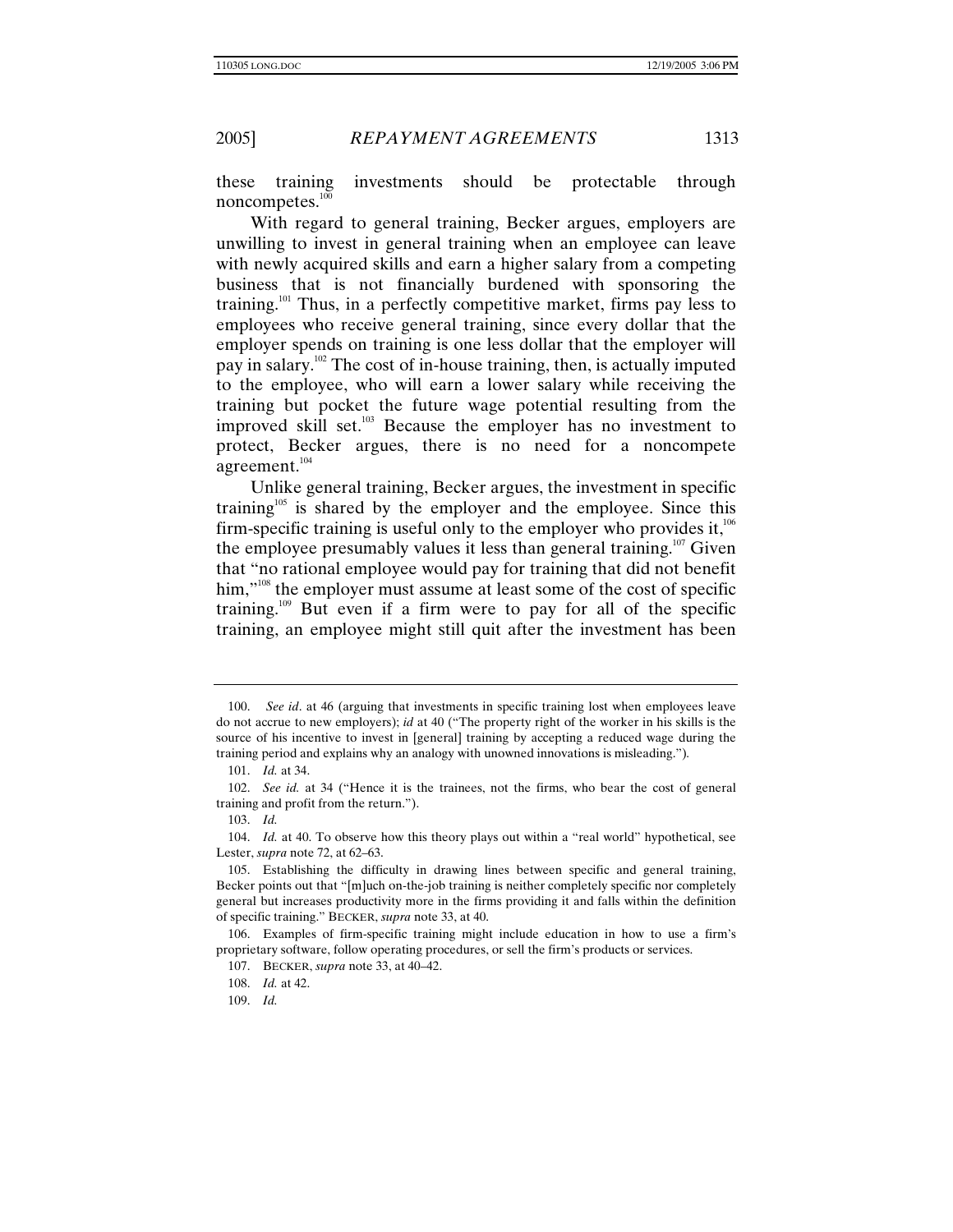made.110 Thus, to protect the employer against the risk of loss, an employee is forced to accept a somewhat reduced salary to share in the cost of the specific training.<sup>111</sup> By sharing the cost, "[e]mployees with specific training have less incentive to quit, and firms have less incentive to fire them."<sup>112</sup> This conclusion obviates any need for a noncompete agreement because the employee investment in training binds him to the employer until the employee recoups his investment.<sup>113</sup>

Numerous revisions and criticisms have been asserted against the Becker model. Professors Paul Rubin and Peter Shedd point out that a different type of general training, namely, that which involves a combination of skill development and trade secrets, can be imparted to the employee in a short amount of time but is more expensive than what the employee is able to self-finance up-front through wage concessions.114 The difference between what the employee will pay and what the training is worth must be supplemented by the employer. However, encouraging an employer to invest in this kind of general training might require a restrictive covenant.<sup>115</sup> Since courts are likely to have difficulty distinguishing between this general training and the type that only involves skill development,<sup>116</sup> Professors Rubin and Shedd conclude that the courts' current system of protecting only trade secrets, not general training, is appropriate.<sup>117</sup> Other critics agree that some employee wage concessions are disproportionate to, in the sense that they do not cover, the value of

117. *Id.* at 105–07.

<sup>110.</sup> *Id.* at 42–46.

<sup>111.</sup> *Id.* 

<sup>112.</sup> *Id.* at 46.

<sup>113.</sup> *See* Paul H. Rubin & Peter Shedd, *Human Capital and Covenants Not to Compete*, 10 J. LEGAL STUD. 93, 96 (1981) ("If training is truly specific, the employer needs no assurance that the worker will continue to work for him, for there is no other market in which the employee can sell his skill.").

<sup>114.</sup> *Id.* at 96–97.

<sup>115.</sup> *Id.* at 97–99.

<sup>116.</sup> *Id.*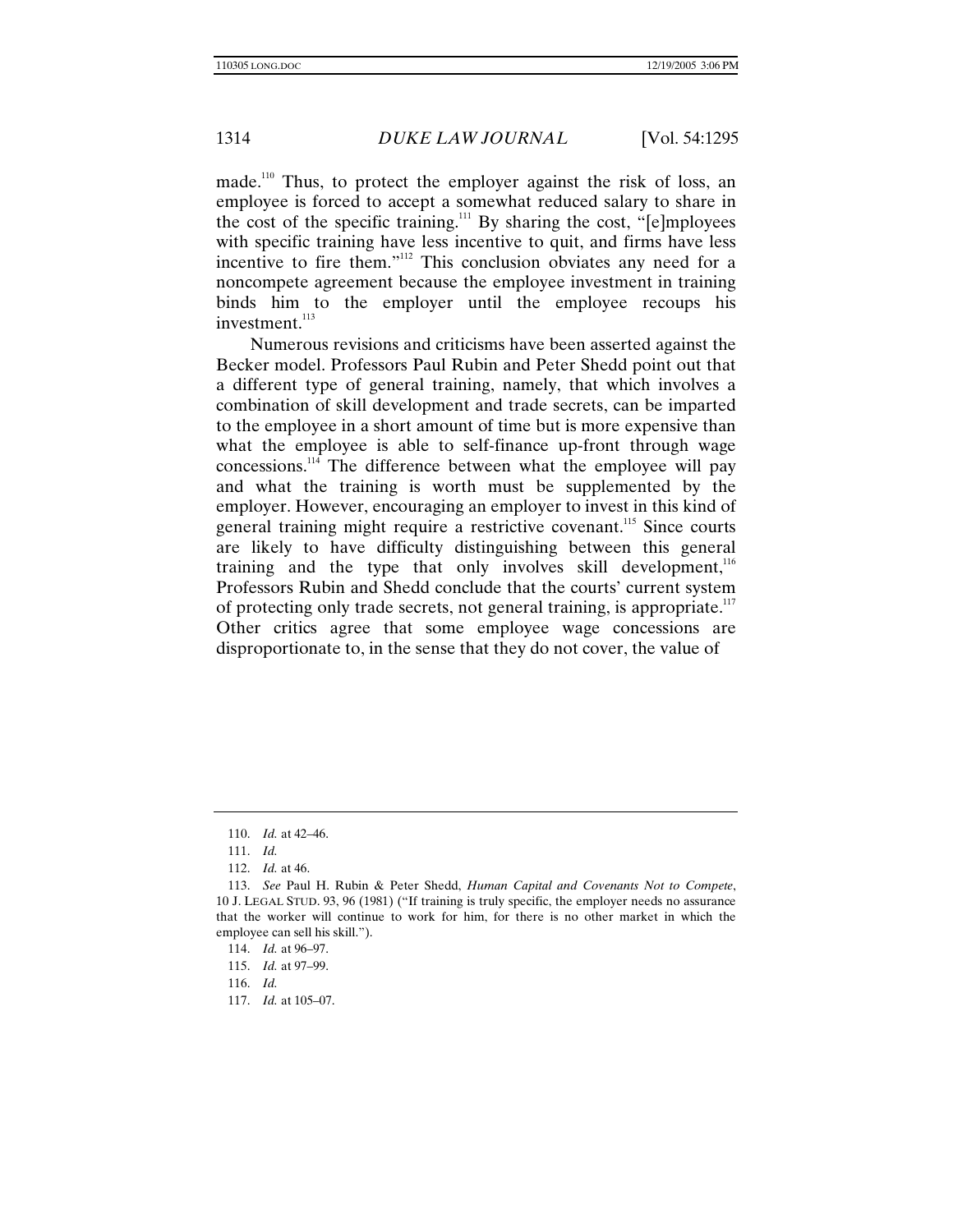general training provided.<sup>118</sup> Thus, firms often absorb costs for investments in general training.<sup>119</sup>

Assuming these criticisms of Becker's model are accurate and that employers do invest in employee general training, many scholars miss another important and rather fundamental argument for unenforceability. Traditional noncompetes protecting training investment restrict an employee from working for a competitor for a defined duration after employment is terminated.<sup>120</sup> Distinguished from other, alternative noncompete agreements,<sup>121</sup> traditional noncompetes are generally intended to bind the employee throughout the entire duration of employment. Nevertheless, at some point during an employee's tenure, the employer will earn back its investment in training the employee. $122$  Under a traditional noncompete, the employee will be bound from competing against the employer even after the employer has safely recouped its investment. Because an important justification for upholding a traditional noncompete is to foster investment in training by helping employers protect that investment, a noncompete barring an employee from competing once the investment has been recovered seems patently unfair. Put differently, traditional noncompete agreements provide a windfall to the employer when they continue in force after the training investment has been repaid.

Consider the following hypothetical. A technology consulting firm decides to invest in developing a business division dedicated to the sale and implementation of a newly released software program. Before hiring and training employees to accommodate this new business, the employer prepares a cost-benefit analysis to determine the number of employees and amount of training necessary to earn a

120. *See supra* note 2.

<sup>118.</sup> *See* Acemoglu & Pischke, *supra* note 34, at 4 (alluding to studies that "do not find lower wages for workers in training programs, and even when wages are lower, the amounts typically appear too small to compensate firms for the loss").

<sup>119.</sup> *See id.* at 5:

There are also many examples of firms that send their employees to college, MBA or literacy programs, and problem-solving courses, and pay for the expenses while the wages of workers who take up these benefits are not reduced. In addition, many large companies, such as consulting firms, offer training programs to college graduates involving general skills. These employers typically pay substantial salaries and bear the full monetary costs of training, even during periods of full-time classroom training.

 <sup>121.</sup> These are discussed *infra* Part III.B.

 <sup>122.</sup> This argument assumes training occurs in discrete periods, as opposed to continually throughout the period of employment.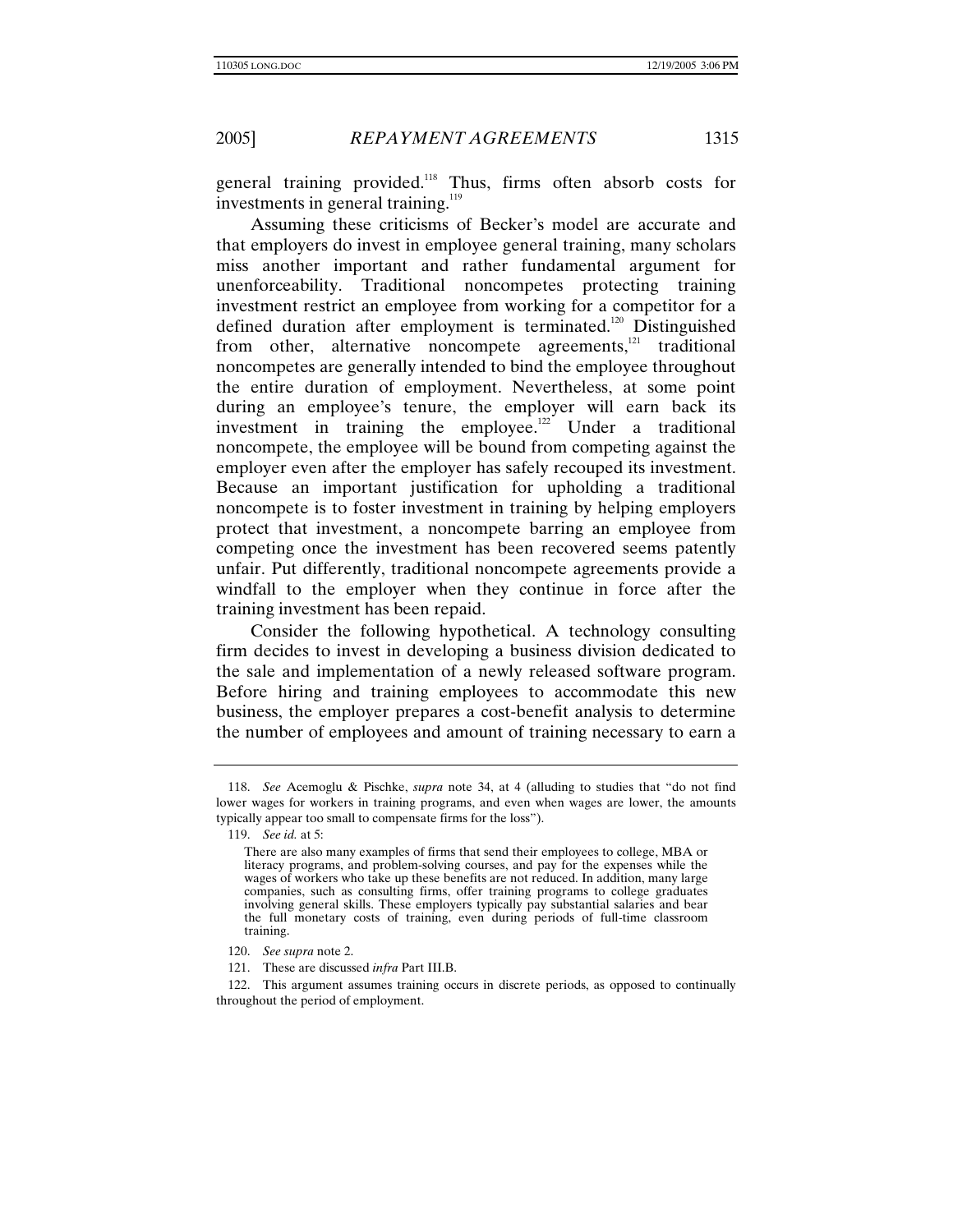profit. Part of this calculation might include the imposition of noncompete agreements for each new hire, a guarantee that the training investment would be protected if an employee leaves the firm. Then, assume that an employee is hired and signs a two-year noncompete agreement. Within the first month, the employer finances \$15,000 worth of training regarding the specifications of the new software; this is a sizable amount and probably enough to make the employee much more attractive to competing firms. Imagine, however, that the employee decides not to take advantage of opportunities elsewhere and instead remains with his employer, implementing the software for five years, during which he receives only minimal additional training. Presumably, the original investment made by the employer has long been recompensed. Nonetheless, under a traditional noncompete agreement, if the employee decided to leave the firm he would still be bound against competing with his employer for two years.<sup>123</sup>

Some might argue that courts inherently evaluate the amortization of the training investment when assessing the validity of a noncompete under the popular "reasonableness" calculation.<sup>124</sup> Indeed, a few courts have.<sup>125</sup> However, many courts are reluctant to look beyond scope, duration, and geography when assessing the reasonableness of a noncompete.<sup>126</sup> But, where the reasonableness test would become frustratingly imprecise, an opportunity emerges for employers to look for less conventional means of protecting their investments. Put another way, given the degree of inconsistency in U.S. noncompete jurisprudence, why would any employer choose to

 <sup>123.</sup> This problem seems particularly troublesome in industries in which training is frontloaded in an employee's career. Occupations that require sizable up-front training, with little need for further training to keep pace with market needs, seem to be quite vulnerable to restrictions imposed by traditional noncompetes. On the other hand, careers in which the required employee skill sets are constantly evolving might have more of a demand for ongoing training; for those careers, this problem seems less daunting.

 <sup>124.</sup> RESTATEMENT, *supra* note 74, § 188.

<sup>125.</sup> *See, e*.*g*., Orkin Exterminating Co. v. Foti, 302 So. 2d 593, 598 (La. 1974) (finding that an employer expense of \$261.50 to furnish one day of training in 1970 did not justify restricting an employee from competing in 1973 and 1974, since "the employer had long received the benefit of its investment through the employee's two years of managerial service afterwards").

<sup>126.</sup> *See, e*.*g*., Brunswick Floors, Inc. v. Guest, 506 S.E.2d 670, 672–73 (Ga. App. Ct. 1998) (rejecting an employment contract on grounds that a noncompete restriction imposed throughout an eighty-mile radius exceeded what was necessary to protect an employer's investment in a business training trip, but ignoring whether the amount spent on training had been recovered over the course of the employee's eighteen-month tenure after the training was received); *see also supra* notes 79–83 and accompanying text.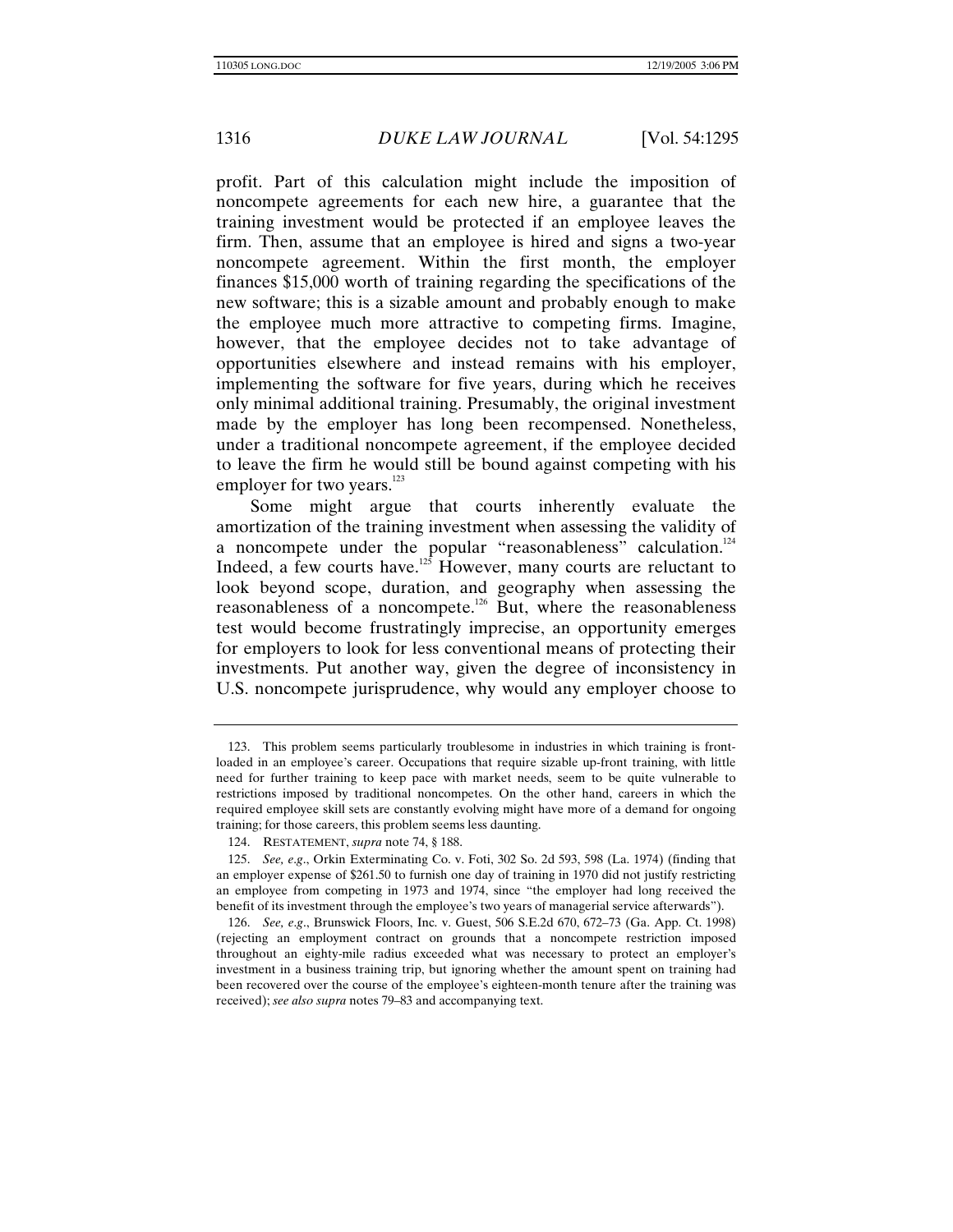chance enforceability with a traditional noncompete when a more judge-friendly alternative exists?

# *B. Repayment Agreements More Closely Align Training Investment with Employers' Need for Protection*

Other forms of protection have found their way into contemporary employment contracts as alternatives to the uncertainty of traditional noncompetes. Repayment agreements, which require employees to pay back training expenses if they quit before the employer recoups its investment, have become increasingly prevalent in employment contracts.<sup>127</sup> This form of noncompete can help employers establish proportionality between their outlay in training and their restrictions on employees, $128$  making them a formidable alternative to traditional noncompetes.

While cases involving repayment agreements are uncommon,<sup>129</sup> perhaps because "[e]nforcement actions have not usually been necessary,"130 courts adjudicating the validity of these agreements have shown a willingness to enforce them.<sup>131</sup> For example, in *Milwaukee Area Joint Apprenticeship v. Howell*, 132 a repayment clause was upheld when it required an electrical apprentice to repay the cost of his training to an apprentice training trust fund when he chose to

 <sup>127.</sup> Anthony W. Kraus, *Repayment Agreements for Employee Training Costs*, 1993 LAB. L.J. 49, 49 (1993). Further alternatives to noncompetes exist. Popular in Great Britain, "gardenleave" contracts require employees to provide employers with a specified period of notice prior to departing, but in return employers agree to pay the employee's salary during that time to ensure that the employees do not compete. *See, e*.*g*., Lembrich, *supra* note 61, at 2314 ("Given the uncertain enforceability of restrictive covenants in the United States and the success that garden leave has enjoyed in England, it is not surprising that many American employers have begun inserting garden leave clauses into the employment contracts of their key employees."). Another option advocated by some companies requires an employee to obtain a specified degree or amount of training before being hired, shifting training costs to the employee. CAPPELLI, *supra* note 1, at 204–05.

 <sup>128.</sup> For a discussion of how repayment agreements are typically devised, see *id.* at 49–50.

 <sup>129.</sup> Kraus, *supra* note 127, at 51 ("To date, very few cases appear to have considered training cost repayment agreements under restrictive covenant law.").

<sup>130.</sup> *Id.* at 50.

<sup>131.</sup> *See, e*.*g*., National Training Fund v. Maddux, 751 F. Supp. 120, 121–22 (S.D. Tex. 1990) (requiring an employee to repay the cost of training after acquiring a new skill at his employer's expense); *see also* COLO. REV. STAT. ANN. § 8-2-113(2)(c) (West 2003) (enforcing noncompetes that "provid[e] for recovery of the expense of educating and training an employee who has served an employer for a period of less than two years").

 <sup>132. 67</sup> F.3d 1333 (7th Cir. 1995).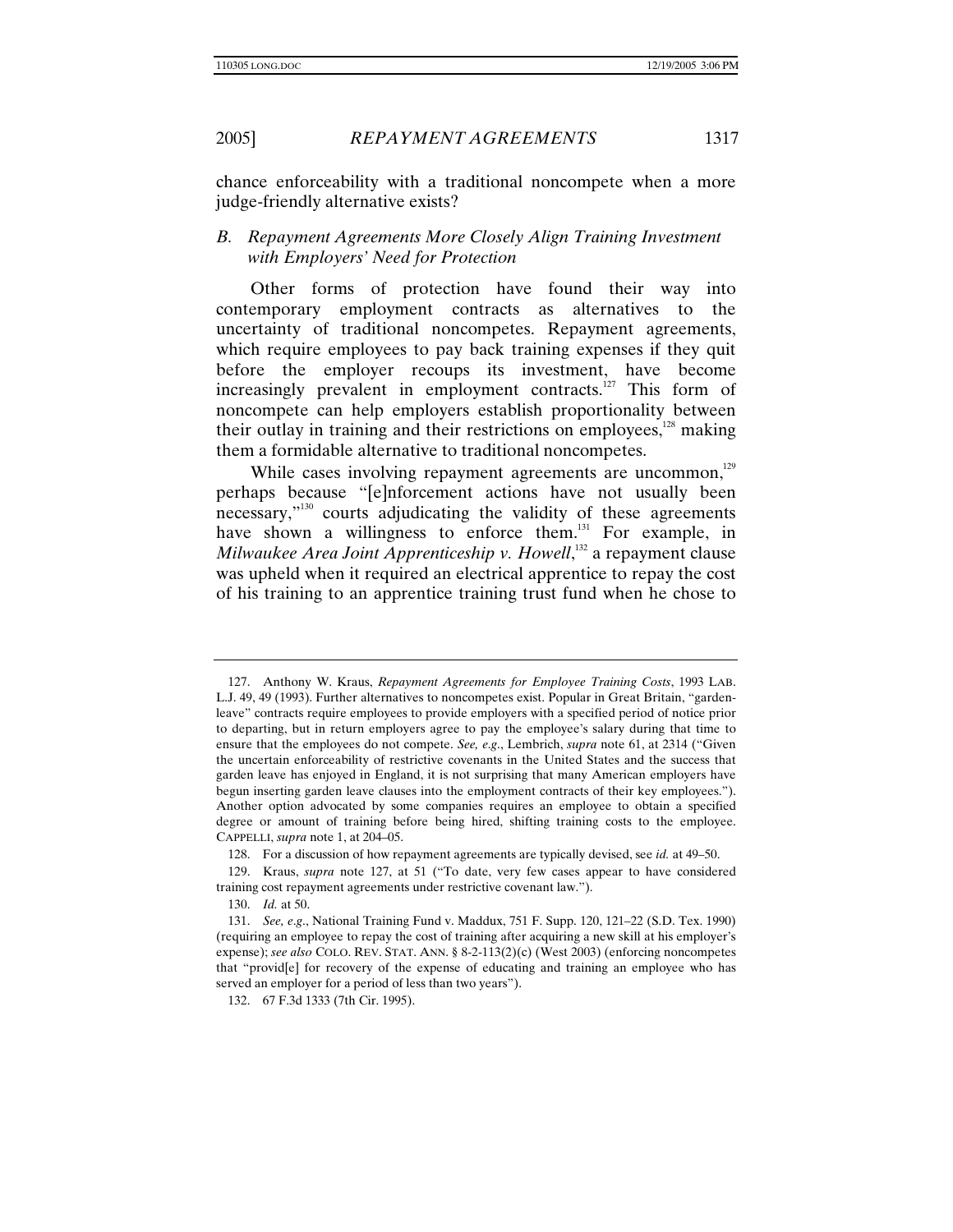work for an employer that did not contribute to the fund.<sup>133</sup> Though rarely the source of litigation, repayment agreements designed merely as penalties against the employee for the breach of a noncompete have also found some judicial support.<sup>134</sup>

There are limits to the judicial enforcement of repayment agreements. In *Brunner v. Hand Industries, Inc.*,<sup>135</sup> an Indiana state court refused to uphold a repayment agreement because it was unreasonably restrictive.<sup>136</sup> There, the employee had agreed to a three-year repayment schedule, during which time the amount to be repaid by the employee would increase with the amount of training provided by the employer.<sup>137</sup> The court judged the agreement invalid because the employee potentially could have been liable for an amount exceeding the total wages received throughout the employment.<sup>138</sup> Thus, the court seems not to have rejected the repayment agreement per se but rather condemned the increasing scale of repayment amounts used by the employer. Perhaps a more modest system would have been enforced.<sup>139</sup>

Despite this limit, repayment agreements can serve as an effective means of addressing the issue of amortized training costs. Perhaps the strongest rationale supporting their use is the ease with which they can be created. Before investing in training, employers undoubtedly will have performed a cost-benefit analysis to assess the profit potential from such an investment.<sup>140</sup> In fact, back-end computing software available to most companies facilitates this process.<sup>141</sup> Companies that use this type of software can also evaluate

<sup>133.</sup> *Id.* at 1335.

<sup>134.</sup> *See, e*.*g*., Dental East, P.C. v. Westercamp, 423 N.W.2d 553, 555 (Iowa App. 1988) (enforcing a noncompete that required a payment penalty if the employee, a dentist, chose to break the agreement for one year after termination); Holloway v. Faw, Casson & Co., 572 A.2d 510, 525–26 (Md. 1990) (upholding a "fee equivalent remedy" that required an accountant to repay his former partnership in the event that the partner competed within a prescribed geographic area).

 <sup>135. 603</sup> N.E.2d 157 (Ind. Ct. App. 1992).

<sup>136.</sup> *Id.* at 161.

<sup>137.</sup> *Id.* at 158–59.

<sup>138.</sup> *Id.* at 161.

<sup>139.</sup> *See* Stone, *supra* note 13, at 755 ("[T]o be enforceable, a training repayment agreement must be written narrowly.").

<sup>140.</sup> *See supra* text accompanying note 39.

 <sup>141.</sup> This holds especially true for companies that reserve significant budgets for training expenses. Software products such as Oracle or Peoplesoft provide comprehensive financial budgeting software that allows businesses to manage training expenses and forecast the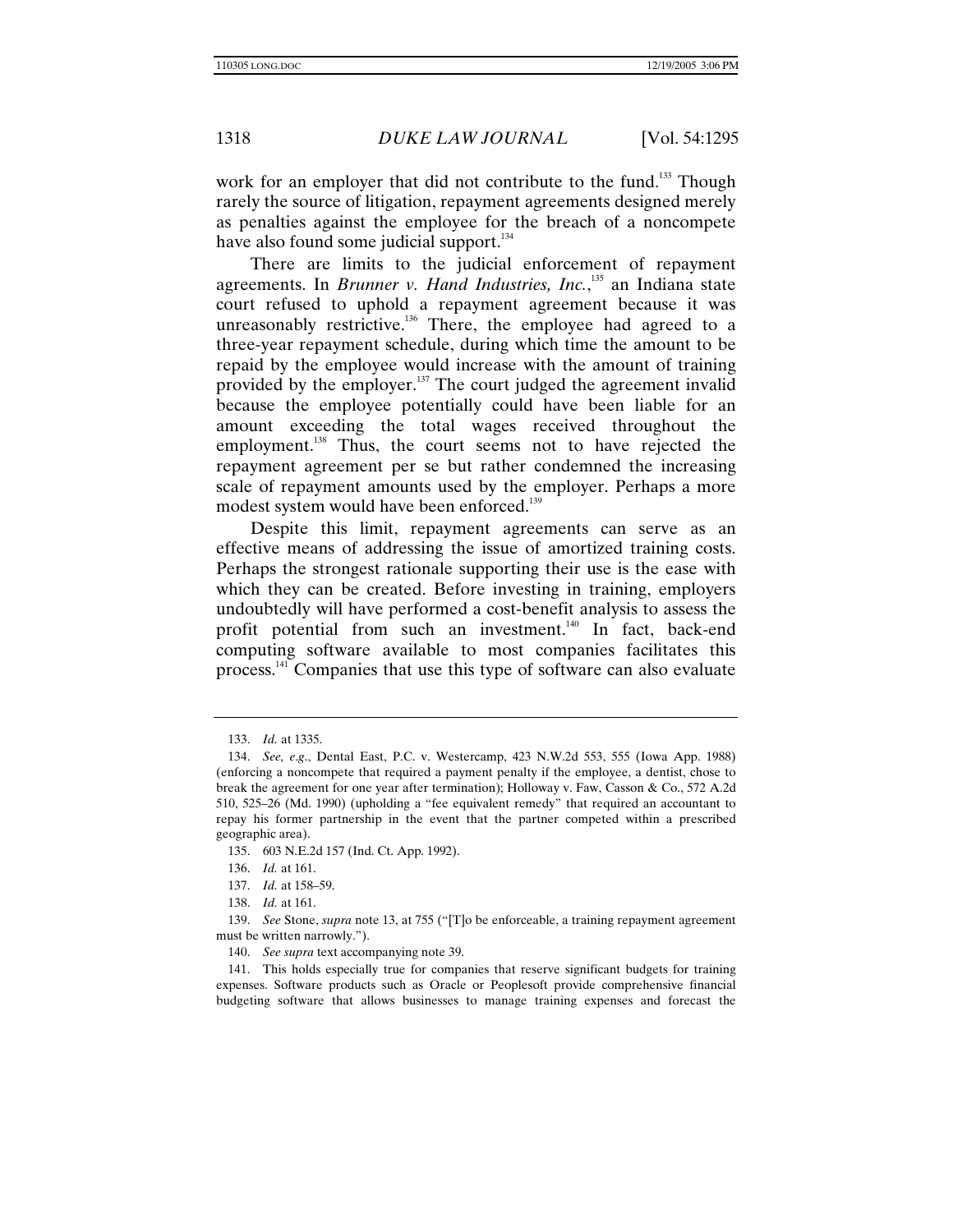how their human resources are generating revenue for the business through the use of such training. In the consulting firm scenario presented in Part III.A, the fictional employer might use Oracle (database software) to track the number of hours the employee has billed each month for the past five years, as well as the number of those hours that leveraged the initial investment made in the employee's education. Thus, because the employer would have the ability to compute the cost of training and the revenue generated from that employee's use of the training, the employer can also determine when it has broken even. With this information, the employer should be able to generate a repayment plan that accurately predicts the amount to be repaid by the employee at each stage of his employment should he choose to leave the firm. If designed properly, the repayment amount at each step would reflect the break-even point at which the employee's repayment would fully compensate the employer. Repayment agreements, therefore, more so than traditional noncompetes, are an equitable means of making the employer whole.

Admittedly, none of the aforementioned repayment cases deal with the issue initially presented: that is, how repayment agreements can be used to circumvent problems relating to the amortization of training costs over the duration of employment. Some might argue that the absence of legal precedent is a function of the relative novelty of repayment agreements in an employment law context. Perhaps as technology continues to become more readily available, employers will take advantage of budgetary tools to experiment with the form of future noncompetition agreements. Regardless, a number of scholars have agreed that repayment agreements are building a strong foundation in the field of employment  $law<sup>142</sup>$ .

In sum, repayment agreements provide a strong alternative to traditional noncompetition agreements in that they inherently weigh the value of training to the employee against the cost of training to the employer. Though rarely litigated, these agreements seem to offer

feasibility of effective training. *See* Oracle, Oracle E-Business Suite, *at* http://www.oracle.com/ applications (last visited June 6, 2005) (on file with the *Duke Law Journal*).

<sup>142.</sup> *See* Lester, *supra* note 72, at 76 ("I would share with a handful of other commentators some optimism about a hybrid approach in which restrictive covenants are deemed unenforceable by statute, with an explicit exception made for discrete training repayment contracts."); Stone, *supra* note 13, at 755–56 (arguing that the enforcement of a repayment agreement, "unlike enforcement of a broad covenant not to compete, does not undermine [the] psychological contract" between employer and employee).